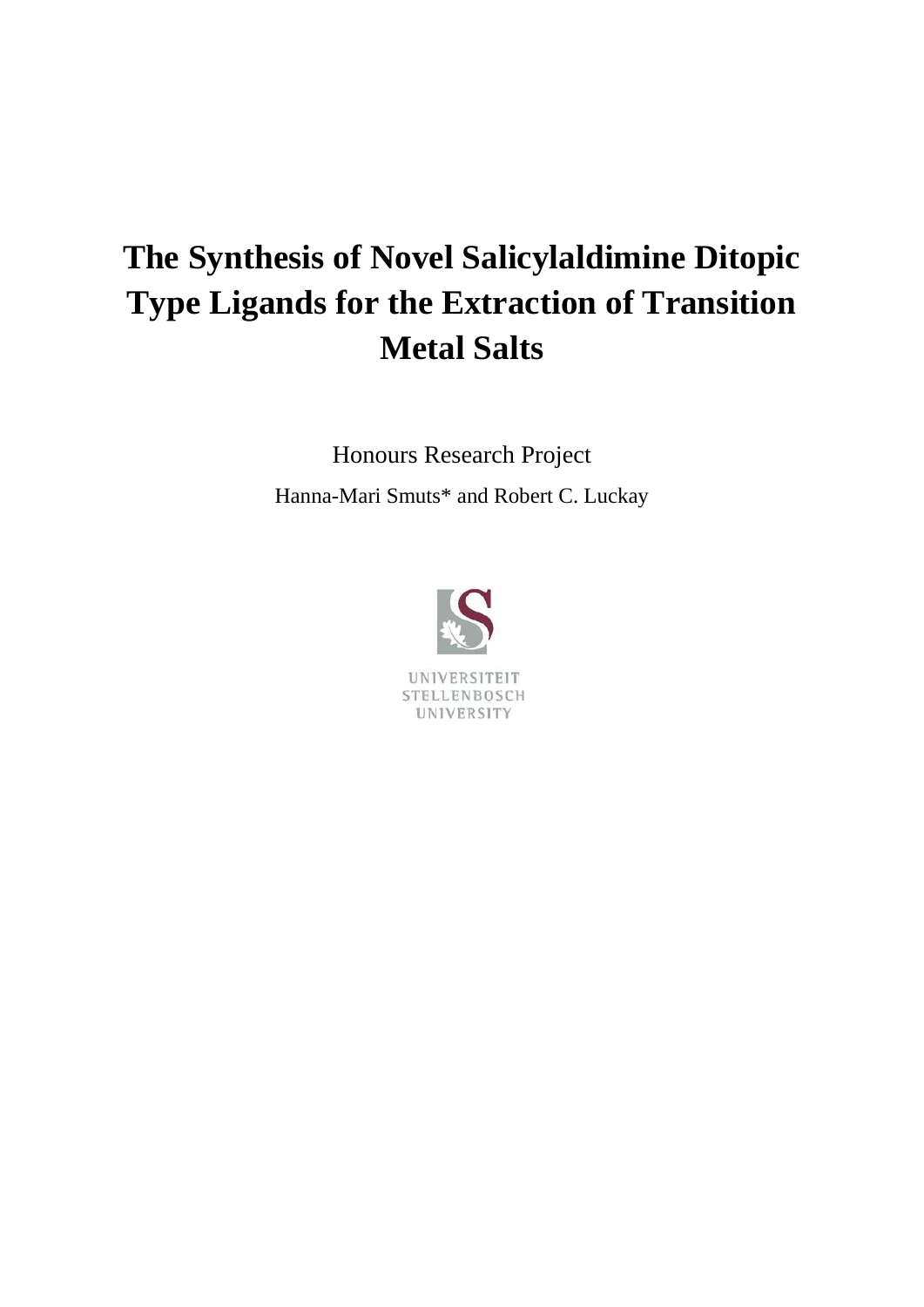# **Supplementary Information**

### **The Synthesis of Novel Salicylaldimine Ditopic Type Ligands for the Extraction of Transition Metal Salts**

Hanna-Mari Smuts\* and Robert C Luckay

*Department of Chemistry and Polymer Science, University of Stellenbosch, Matieland 7602, South Africa*

### **1. Experimental**

|                                 | <b>1.1 General Considerations</b>                                              | S <sub>1</sub>  |
|---------------------------------|--------------------------------------------------------------------------------|-----------------|
|                                 | 1.2 Procedures and characterisation data                                       | S <sub>2</sub>  |
|                                 | 2. Solvent Extraction – Metal Salt Extraction and Transport                    |                 |
|                                 | 2.1 Solvent extraction of metal ions                                           | S <sub>5</sub>  |
|                                 | 2.2 Solvent extraction of Cu(II) at different pH values                        | S6              |
|                                 | 2.3 Solvent extraction of $SO_4^2$ , $NO_3$ or Cl by the copper-only complexes | S7              |
|                                 | 2.4 Membrane transport of metal ions                                           | <b>S8</b>       |
|                                 | 2.5 Membrane transport of anions                                               | <b>S10</b>      |
|                                 | 3. Complexes                                                                   |                 |
|                                 | 3.1 Complexes of metal salts                                                   | <b>S11</b>      |
|                                 | 3.2 Copper-only complexes                                                      | <b>S12</b>      |
|                                 | 4. Crystal structure                                                           | <b>S14</b>      |
|                                 | 5. NMR spectra for all compounds                                               | <b>S15</b>      |
|                                 | 6. FT-IR spectra for all compounds                                             | S <sub>24</sub> |
| 7. MS spectra for all compounds |                                                                                |                 |
| 8. References                   |                                                                                |                 |
|                                 |                                                                                |                 |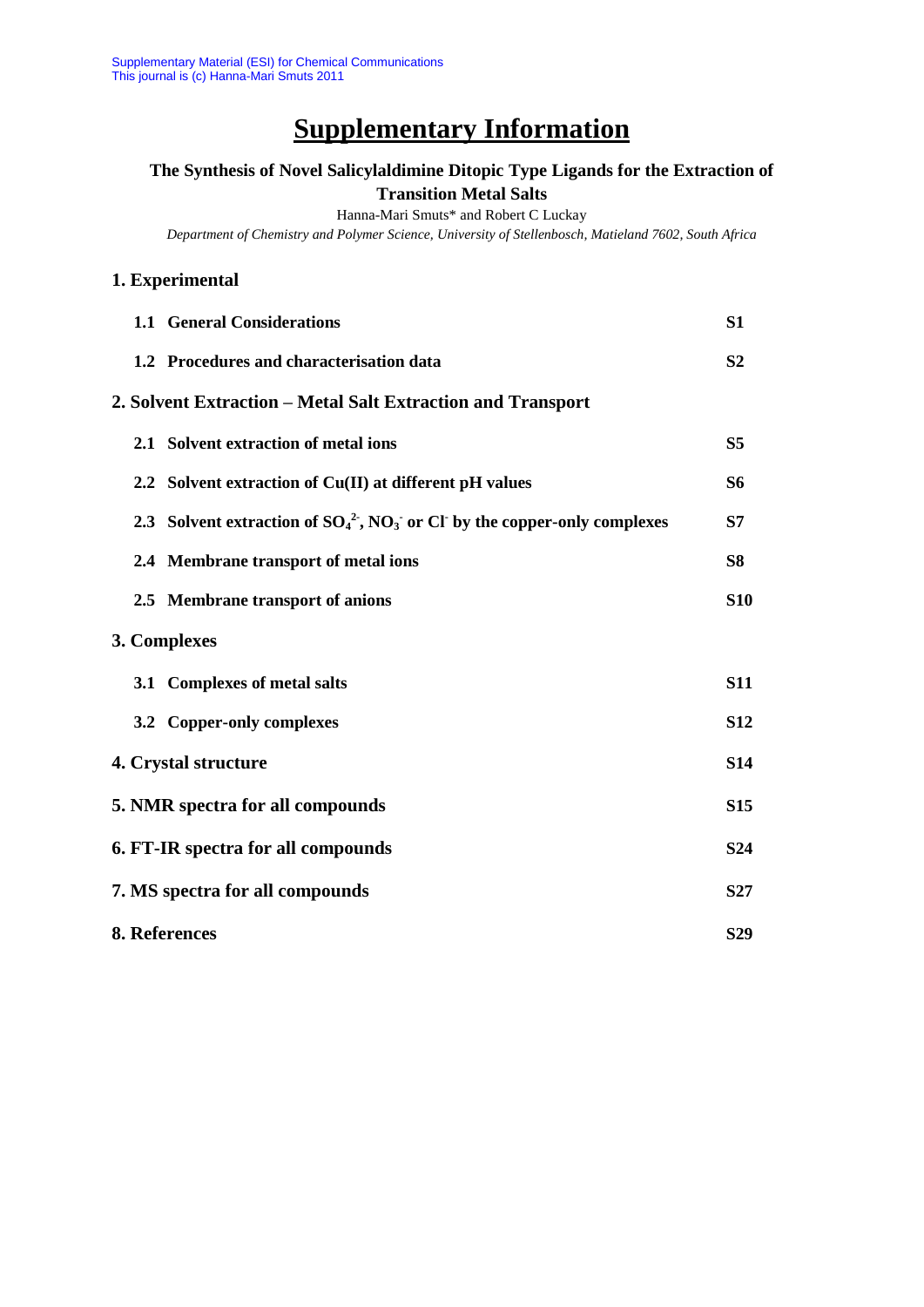# **1. Experimental**

### *1.1 General Considerations*

#### **Solvents and reagents**

All chemicals were used as received.

The following chemicals used in these experiments were purchased from Associated Chemical Enterprises:

 $Ni(NO<sub>3</sub>)<sub>2</sub> 6H<sub>2</sub>O; ZnSO<sub>4</sub> 7H<sub>2</sub>O;$ 

The following chemicals used in these experiments were purchased from Fluka:

 $Cd(NO<sub>3</sub>)<sub>2</sub>4H<sub>2</sub>O; HNO<sub>3</sub>; HCl$ 

The following chemicals used in these experiments were purchased from Merck:

Chloroform; ethanol; diethyl ether; DMF;  $Co(NO<sub>3</sub>)<sub>2</sub>6H<sub>2</sub>O$ ;  $CuSO<sub>4</sub>5H<sub>2</sub>O$ ;  $Cu(CH<sub>3</sub>COO)<sub>2</sub>H<sub>2</sub>O$ ; NaH<sub>2</sub>PO<sub>4</sub> 2H<sub>2</sub>O; Na<sub>2</sub>HPO<sub>4</sub>

The following chemical used in these experiments was purchased from NT Laboratory Supplies:

CH<sub>3</sub>COONa;

The following chemicals used in these experiments were purchased from Riedel-de Haën:

Methanol; 2-propanol;  $Zn(NO<sub>3</sub>)<sub>2</sub> 6H<sub>2</sub>O$ ;

The following chemicals used in these experiments were purchased from SAARChem:

 $K_2CO_3(antydrous); Pb(NO<sub>3</sub>)<sub>2</sub>; Cu(NO<sub>3</sub>)<sub>2</sub>3H<sub>2</sub>O; Cu(Cl)<sub>2</sub>2H<sub>2</sub>O$ 

The following chemicals used in these experiments were purchased from Scienceworld:

N-Hexane; CH<sub>3</sub>COOH;

The following chemicals used in these experiments were purchased from Sigma-Aldrich:

Piperidine; 5-tert-butyl-2-hydroxybenzaldehyde; 1,3-diaminopropane; deuterated chloroform; Paraformaldehyde; dihexylamine;

The following chemical used in these experiments was purchased from Unilab:

 $NiSO<sub>4</sub>7H<sub>2</sub>O;$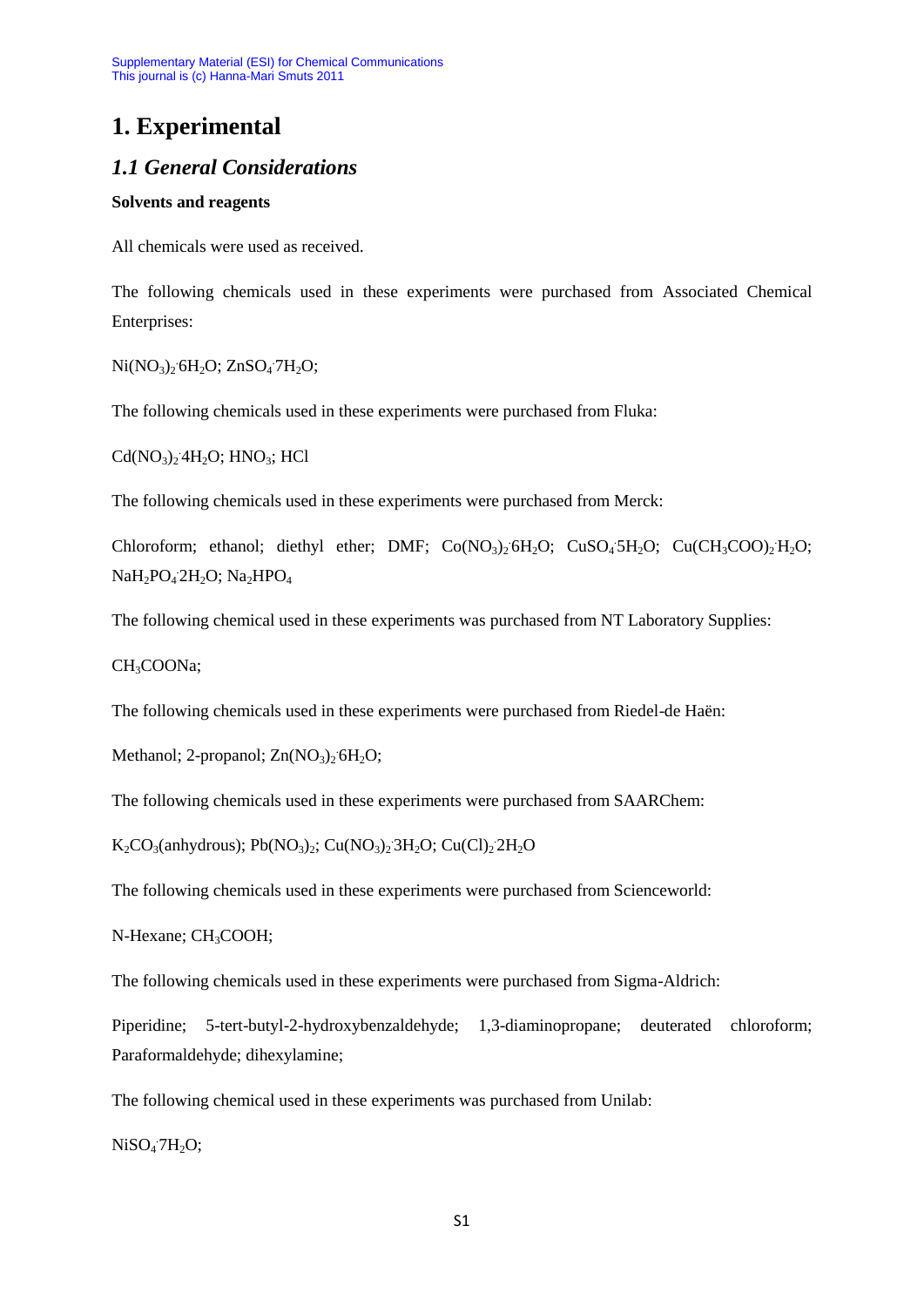#### **Instruments**

All  ${}^{1}H$  and  ${}^{13}C$  nuclear magnetic resonance spectra were obtained using a 300 MHz Varian VNMRS, 400 MHz Varian Unity Inova or 600 MHz Varian Unity Inova NMR instrument using deuterated solvents. Chemical shifts (δ) were recorded using the residual solvent peak or external reference (TMS). All chemical shifts are reported in parts per million and all spectra were obtained at 25 °C. Data was processed using ACD/SpecManager product version 12.01.

Melting points were obtained using a Stuart Scientific Melting Point Apparatus in open capillaries. Infrared spectra were obtained using a Nicolet Avatar 330 FT-IR instrument as neat samples (ATR). High resolution mass spectrometry was performed by CAF (Central Analytical Facility) at Stellenbosch University using a Waters Synapt G2 spectrometer. Metal analysis by ICP-AES was performed by CAF (Central Analytical Facility) at Stellenbosch University using a Thermo Scientific iCAP 6000 Series instrument. Ion chromatography data was obtained on a DIONEX DX-120 instrument. Single crystal data was collected on a Bruker SMART Apex CCD diffractometer using graphite monochromated Mo-K<sub>α</sub> radiation ( $\lambda = 0.71073$  Å). The temperature of the crystals was controlled using an Oxford Cryostream Cooler. Data reduction was carried out by means of a standard procedure using the Bruker software package SAINT.<sup>1</sup> Where necessary, systematic errors in the intensity data were corrected by using SADABS.  $2,3$  File preparation was done with XPrep and structures were solved by direct methods or a combination of Patterson and partial structure expansion using SHELXS-97.<sup>4</sup> In most cases, all non-hydrogen atoms were located using either of these methods. All ordered non-hydrogen atoms were refined anisotropically by means of full-matrix least squares calculations of  $F^2$  using SHELXL-97<sup>4</sup> within the X-Seed<sup>5</sup> environment. Where appropriate, the hydrogen atoms were placed in calculated positions using riding models and assigned isotropic thermal parameters 1.2 times those of their parent atoms.

### *1.2 Procedures and characterisation data*

#### **Ligand 1 (L1)**

The ligand is prepared by a standard method in which 2 equivalents (3.00 g, 16.8 mmol) of 5-tertbutyl-2-hydroxy-benzaldehyde and 1 equivalent of propylenediamine (0.620 g, 8.42 mmol) are refluxed for 1.5 h in absolute ethanol  $(50 \text{ cm}^3)$ . Upon cooling and reduction of the volume a yellow powder (3.19 g, 96.1 %) is obtained. Mp 76.0 – 76.9 °C; IR (neat): 2953 (m, CH), 1632 (m, C=N), 1581 (m, C=C), 1486 (s, CH), 1270 cm<sup>-1</sup> (s, C-N); <sup>1</sup>H NMR (400 MHz, CHLOROFORM-*d*) δ ppm 1.31 (s, 18 H, C(CH<sub>3</sub>)<sub>3</sub>), 2.07 - 2.14 (quin, *J*=6.64 Hz, 2 H, NCH<sub>2</sub>CH<sub>2</sub>), 3.69 – 3.73 (t, *J*=6.64 Hz, 4 H, NC*H*2CH2), 6.92 – 6.94 (d, *J*=8.50 Hz, 2 H, Ar*H*), 7.24 – 7.25 (d, *J*=2.28 Hz, 2 H, Ar*H*), 7.35 – 7.38 (dd, *J*=2.49 Hz, 2 H, Ar*H*), 8.39 (s, 2 H, NC*H*), 13.23 (s, 2 H, O*H*); <sup>13</sup>C NMR (400 MHz,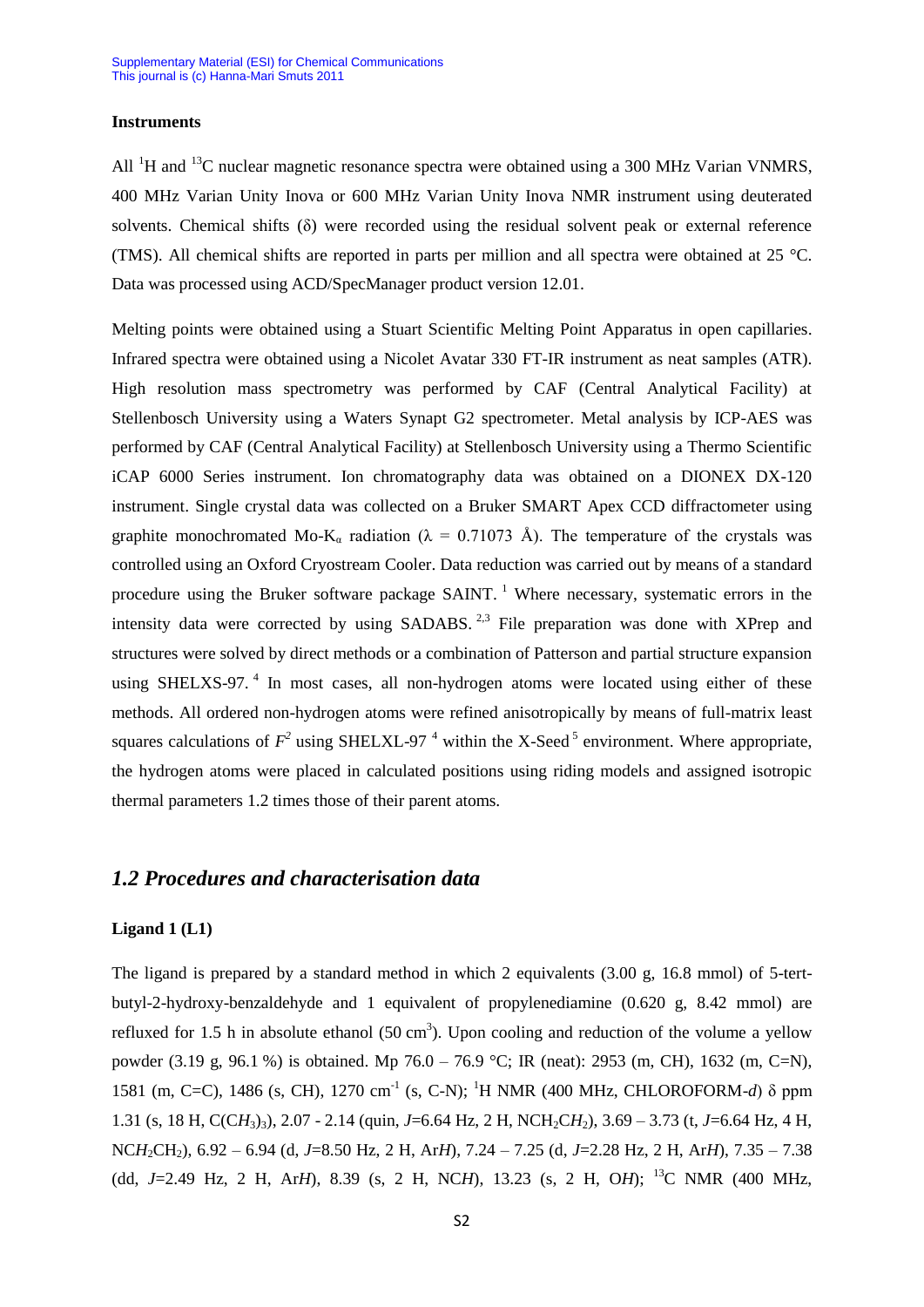CHLOROFORM-*d*) δ ppm 31.08 (C(*C*H<sub>3</sub>)<sub>3</sub>), 31.47 (NCH<sub>2</sub>CH<sub>2</sub>), 33.60 (*C*(CH<sub>3</sub>)<sub>3</sub>), 56.44 (N*CH<sub>2</sub>CH<sub>2</sub>)*, 116.13 (*C*ArH), 117.64 (*C*ArCN), 127.30 (*C*ArH), 129.21 (*C*ArH), 140.94 (*C*ArC(CH3)3), 158.40  $(C_{Ar}OH)$ , 165.41(Ar*C*N); MS (ES+):  $m/z$  (%) = 395.3 (30) [M + H]<sup>+</sup>, 396.3 (10) [M + 2H]<sup>+</sup>; MS (ES-):  $m/z$  (%) 393.3 (100) [M - 2H]<sup>+</sup>; 394.3 (30) [M - H]<sup>+</sup>;

#### **1-(ethoxymethyl)piperidine**

Piperidine (21.3 g, 0.250 mol) was added dropwise to a suspension of paraformaldehyde (30.0 g, 0.313 mol) and anhydrous potassium carbonate (69.1 g, 0.500 mol) in absolute ethanol (150 cm<sup>3</sup>) with external cooling in an icebath. The mixture was then stirred vigorously for 48h allowing the temperature to reach ambient gradually. The solid was then filtered off and washed with dried diethyl ether  $(2 \times 35 \text{ cm}^3)$ . The filtrate was then concentrated *in vacuo* to give a colourless non-viscous liquid which was fractionally distilled through a 30 cm Vigreaux column affording the product (10.1 g, 28.1%). <sup>1</sup>H NMR (300 MHz, CHLOROFORM-*d*) δ ppm 1.15 - 1.20 (t, *J*=7.04 Hz, 3 H, OCH2C*H*3),  $1.41 - 1.45$  (m, 2 H, NCH<sub>2</sub>CH<sub>2</sub>CH<sub>2</sub>),  $1.52 - 1.58$  (m, 4 H, NCH<sub>2</sub>CH<sub>2</sub>CH<sub>2</sub>),  $2.61 - 2.65$  (m, 4 H, NC*H*<sub>2</sub>CH<sub>2</sub>CH<sub>2</sub>), 3.44 – 3.51 (q, *J*=7.04 Hz, 2 H, OC*H*<sub>2</sub>CH<sub>3</sub>), 4.04 (s, 2 H, NC*H*<sub>2</sub>O).

#### **5-tert-butyl-2-hydroxy-3-(piperidin-1-ylmethyl)benzaldehyde**

A mixture of 5-tert-butyl-2-hydroxybenzaldehyde (3.00 g, 16.8 mmol) and 1-(ethoxymethyl) piperidine (2.68 g, 18.7 mmol) in acetonitrile (70 cm<sup>3</sup>) was heated to reflux under a dinitrogen atmosphere for 72h. After cooling to room temperature the solvent was removed *in vacuo* to yield the product (4.38 g, 93.6%) as a yellow powder. <sup>1</sup>H NMR (600 MHz, CHLOROFORM-*d*) δ ppm 1.26 (s, 9 H, C(CH<sub>3</sub>)<sub>3</sub>), 1.50 – 1.53 (m, 2 H, NCH<sub>2</sub>CH<sub>2</sub>CH<sub>2</sub>), 1.62 – 1.66 (m, 4 H, NCH<sub>2</sub>CH<sub>2</sub>CH<sub>2</sub>), 2.40 – 2.69 (m, 4 H, NC*H*<sub>2</sub>CH<sub>2</sub>CH<sub>2</sub>), 3.69 (s, 2 H, NC*H*<sub>2</sub>Ar), 7.23 (d, *J*=2.64 Hz, 1 H, Ar*H*), 7.64 (d, *J*=2.64 Hz, 1 H, Ar*H*), 10.4 (s, 1 H, C*H*O), 11.39 (s, 1 H, O*H*); <sup>13</sup>C NMR (600 MHz, CHLOROFORM-*d*) δ ppm 24.02 (NCH<sub>2</sub>CH<sub>2</sub>CH<sub>2</sub>), 25.89 (NCH<sub>2</sub>CH<sub>2</sub>CH<sub>2</sub>), 31.47 (C(*CH<sub>3</sub>*)<sub>3</sub>), 34.22 (*C*(CH<sub>3</sub>)<sub>3</sub>), 54.06 (NCH<sub>2</sub>CH<sub>2</sub>CH<sub>2</sub>), 61.60 (ArNCH<sub>2</sub>), 122.55 (*C<sub>Ar</sub>*), 122.99 (*C<sub>Ar</sub>*), 123.90 (*C<sub>Ar</sub>H*), 132.41 (*C<sub>Ar</sub>H*), 141.60 (*C*ArC(CH3)3), 160.14 (*C*ArOH), 191.22 (Ar*C*HO);

#### **Ligand 2 (L2)**

The ligand is prepared by a standard method in which 2 equivalents  $(3.00 \text{ g}, 10.9 \text{ mmol})$  of 5-tertbutyl-2-hydroxy-3-(piperidin-1-ylmethyl)benzaldehyde and 1 equivalent of propylenediamine (0.404 g, 5.45 mol) are refluxed for 1.5 h in absolute ethanol  $(50 \text{ cm}^3)$ . Upon cooling and reduction of the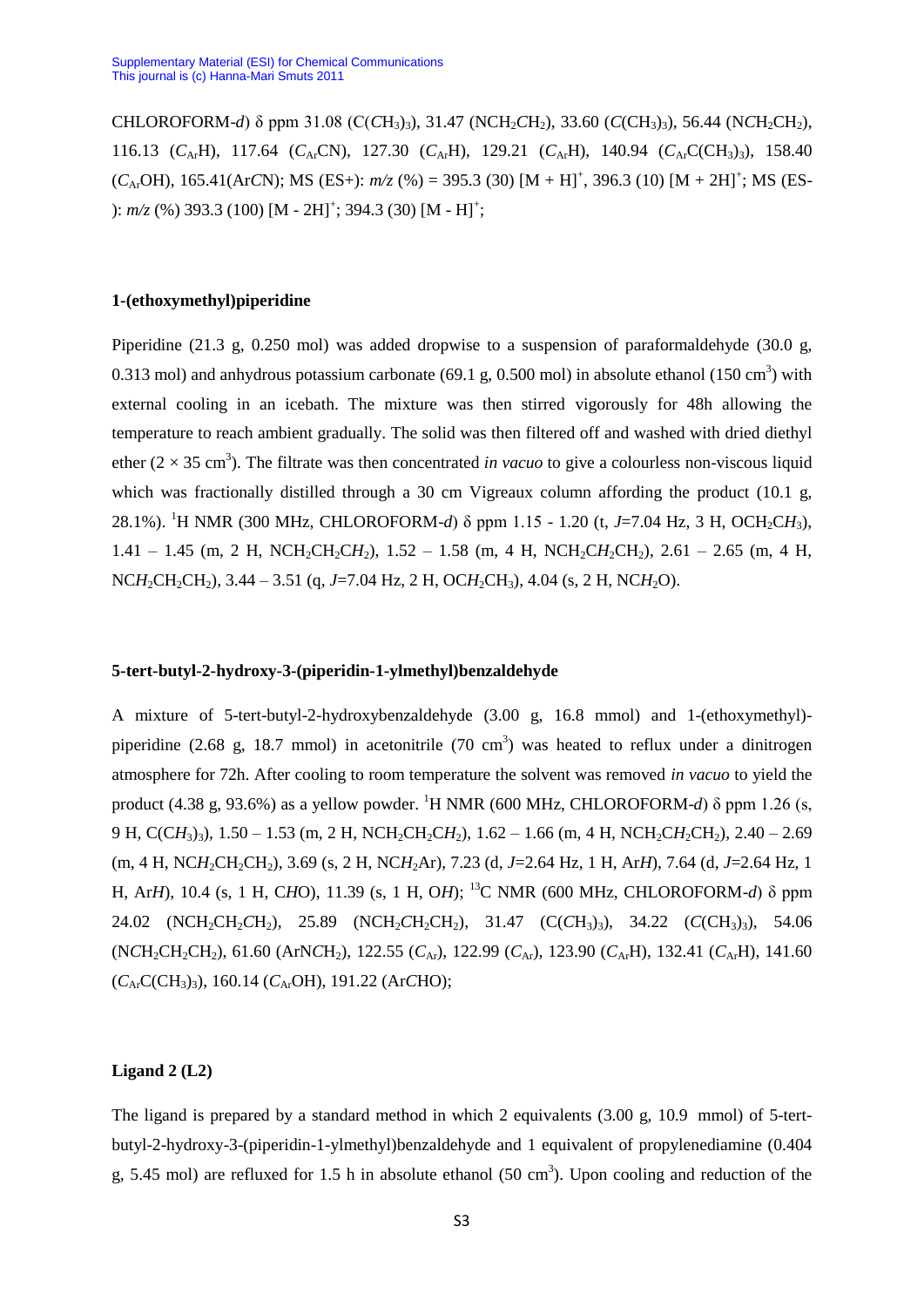volume a sticky yellow solid (3.08 g, 96.0 %) is obtained. Mp 72.0 – 72.9 °C; IR (neat): 2930 (m, CH), 1629 (s, C=N), 1582 (m, C=C), 1463 (s, CH), 1270 cm<sup>-1</sup> (s, C-N); <sup>1</sup>H NMR (300 MHz, CHLOROFORM-*d*)  $\delta$  ppm 1.34 (s, 18 H, C(CH<sub>3</sub>)<sub>3</sub>), 1.42 – 1.50 (m, 4 H, NCH<sub>2</sub>CH<sub>2</sub>CH<sub>2</sub>), 1.60 – 1.67  $(m, 8 \text{ H}, \text{NCH}_2\text{CH}_2\text{CH}_2)$ ,  $2.08 - 2.13$  (m, 2 H, NCH<sub>2</sub>CH<sub>2</sub>), 2.50 (m, 8 H, NCH<sub>2</sub>CH<sub>2</sub>CH<sub>2</sub>), 3.63 (s, 4 H, (NC*H*2Ar), 3.69 – 3.74 (t, *J*=6.54 Hz, 4 H, NC*H*2CH2), 7.23 – 7.24 (d, *J*=2.34 Hz, 2 H, Ar*H*), 7.42 – 7.43 (d, *J*=2.49 Hz, 2 H, Ar*H*), 8.44 (s, 2 H, NC*H*), 13.27 (s, 2 H, O*H*); <sup>13</sup>C NMR (300 MHz,  $CHLOROFORM-*d*$ )  $\delta$  ppm 24.32 (NCH<sub>2</sub>CH<sub>2</sub>CH<sub>2</sub>), 25.95 (NCH<sub>2</sub>CH<sub>2</sub>CH<sub>2</sub>), 31.42 (C(*CH<sub>3</sub>*)<sub>3</sub>), 31.81(*C*(CH3)3), 33.89 (NCH2*C*H2), 54.41 (N*C*H2CH2CH2), 56.98 (N*C*H2CH2), 57.27 (Ar*C*H2N), 117.99 (*C<sub>Ar</sub>*), 124.78 (*C<sub>Ar</sub>*), 125.89 (*C<sub>Ar</sub>H*), 130.57 (*C<sub>Ar</sub>H*), 140.51 (*C<sub>Ar</sub>C*(*CH<sub>3</sub>*)<sub>3</sub>), 157.21 (*C<sub>Ar</sub>OH*), 165.01 (ArCN); MS (ES+):  $m/z$  (%) = 589.4 (12) [M + H]<sup>+</sup>; MS (ES-):  $m/z$  (%) 587.4 (100) [M - H]<sup>+</sup>, 588.4 (43)  $[M]$ <sup>+</sup>;

#### **N-(ethoxymethyl)-N-hexylhexan-1-amine**

Dihexylamine (23.2 g, 0.125 mol) was added dropwise to a suspension of paraformaldehyde (4.69 g, 0.156 mol) and anhydrous potassium carbonate  $(34.6 \text{ g}, 0.250 \text{ mol})$  in absolute ethanol  $(75 \text{ cm}^3)$  with external cooling in an icebath. The mixture was then stirred vigorously for 48h allowing the temperature to reach ambient gradually. The solid was then filtered off and washed with dried diethyl ether  $(2 \times 25 \text{ cm}^3)$ . The filtrate was then concentrated *in vacuo* to give a colourless oil which was fractionally distilled through a Kugelrohr vacuum distillation apparatus affording the product (18.9 g, 62.2 %). <sup>1</sup>H NMR (300 MHz, CHLOROFORM-*d*) δ ppm 0.86 – 0.91 (m, 6 H,  $CH_3CH_2CH_2CH_2CH_2CH_2CH_2N$ ),  $1.16 - 1.20$  (t,  $J=7.16$  Hz, 3 H, OCH<sub>2</sub>CH<sub>3</sub>),  $1.26 - 1.34$  (m, 12 H, CH<sub>3</sub>CH<sub>2</sub>CH<sub>2</sub>CH<sub>2</sub>CH<sub>2</sub>CH<sub>2</sub>N), 1.40 – 1.47 (m, 4 H, CH<sub>3</sub>CH<sub>2</sub>CH<sub>2</sub>CH<sub>2</sub>CH<sub>2</sub>CH<sub>2</sub>N), 2.59 – 2.64 (m, 4 H, CH3CH2CH2CH2CH2C*H*2N), 3.41 – 3.48 (q, *J*=7.01 Hz, 2 H, OC*H*2CH3), 4.15 (s, 2 H, OC*H*2N);

#### **5-tert-butyl-3-[(dihexylamino)methyl]-2-hydroxybenzaldehyde**

A mixture of 5-tert-butyl-2-hydroxybenzaldehyde (3.49 g, 19.6 mmol) and N-(ethoxymethyl)-Nhexylhexan-1-amine  $(5.00 \text{ g}, 20.5 \text{ mmol})$  in acetonitrile  $(75 \text{ cm}^3)$  was heated to reflux under a dinitrogen atmosphere for 72h. After cooling to room temperature the solvent was removed *in vacuo*  to yield the product (7.35 g, 99.1 %) as a dark yellow oil. <sup>1</sup>H NMR (400 MHz, CHLOROFORM-d)  $\delta$ ppm  $0.83 - 0.86$  (m, 6 H, CH<sub>3</sub>CH<sub>2</sub>CH<sub>2</sub>CH<sub>2</sub>CH<sub>2</sub>CH<sub>2</sub>N), 1.26 (m, 20 H, CH<sub>3</sub>CH<sub>2</sub>CH<sub>2</sub>CH<sub>2</sub>CH<sub>2</sub>CH<sub>2</sub>N &  $C(CH_3)$ <sub>3</sub>), 1.50 – 1.54 (m, 4 H, CH<sub>3</sub>CH<sub>2</sub>CH<sub>2</sub>CH<sub>2</sub>CH<sub>2</sub>CH<sub>2</sub>N) 2.48 – 2.52 (m, 4 H, CH3CH2CH2CH2CH2C*H*2N), 3.77 (s, 2 H, NC*H*2Ar), 7.24 – 7.25 (d, *J*=2.49 Hz, 1 H, Ar*H*), 7.62 – 7.63 (d, *J*=2.49 Hz, 1 H, Ar*H*), 10.40 (s, 1 H, C*H*O), 11.78 (s, 1 H, O*H*); <sup>13</sup>C NMR (400 MHz,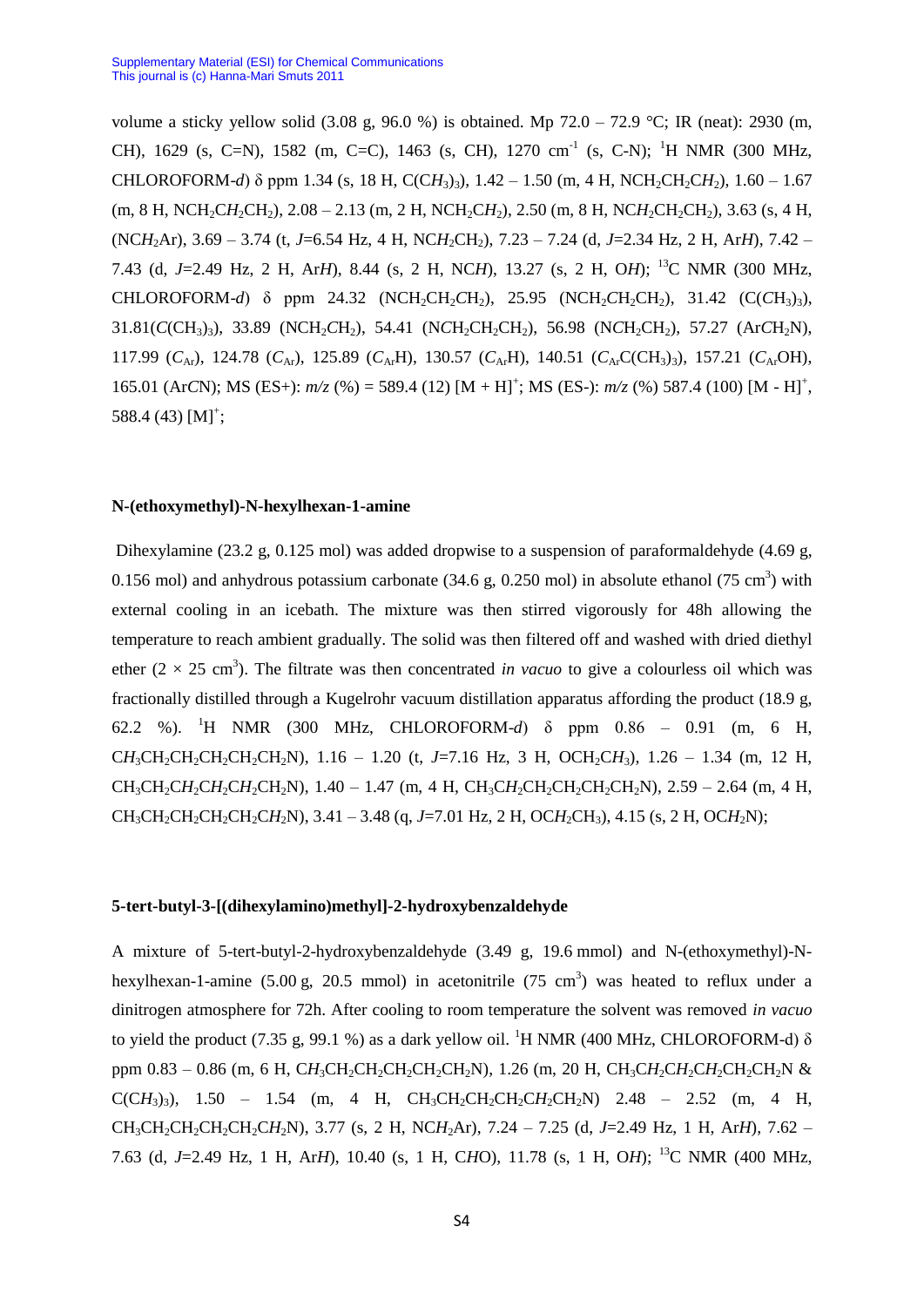CHLOROFORM-*d*) δ ppm 13.91 (*C*H3CH2CH2CH2CH2CH2N), 22.45 (CH3*C*H2CH2CH2CH2CH2N), 26.14 (CH<sub>3</sub>CH<sub>2</sub>CH<sub>2</sub>CH<sub>2</sub>CH<sub>2</sub>CH<sub>2</sub>N), 26.91 (CH<sub>3</sub>CH<sub>2</sub>CH<sub>2</sub>CH<sub>2</sub>CH<sub>2</sub>CH<sub>2</sub>N), 31.24 (C(*CH*<sub>3</sub>)<sub>3</sub>), 31.53 (CH3CH2*C*H2CH2CH2CH2N), 33.98 (*C*(CH3)3), 53.43 (CH3CH2CH2CH2CH2*C*H2N), 57.31 (Ar*C*H2N), 122.28 (*C*<sub>Ar</sub>CH<sub>2</sub>), 123.42 (*C*<sub>Ar</sub>), 123.58 (*C*<sub>Ar</sub>), 132.06 (*C*<sub>Ar</sub>), 141.27 (*C*<sub>Ar</sub>C(CH<sub>3</sub>)<sub>3</sub>), 160.06 (*C*<sub>Ar</sub>OH), 191.01 (Ar*C*HO);

### **Ligand 3 (L3)**

The ligand is prepared by a standard method in which 2 equivalents (3.50 g, 9.32 mmol) of 5-tertbutyl-3-[(dihexylamino)-methyl]-2-hydroxy-benzaldehyde and 1 equivalent of propylenediamine  $(0.345 \text{ g}, 4.66 \text{ mmol})$  are refluxed for 1.5 h in absolute ethanol  $(50 \text{ cm}^3)$ . Upon cooling and reduction of the volume an orange oil (3.42 g, 92.9 %) is obtained. IR (neat): 2855 - 2953 (s, CH), 1632 (s, C=N), 1588 (m, C=C), 1462 (s, CH), 1268 cm<sup>-1</sup> (s, C-N); <sup>1</sup>H NMR (400 MHz, CHLOROFORM-*d*) δ ppm 0.85 – 0.88 (m, 12 H, CH<sub>3</sub>CH<sub>2</sub>CH<sub>2</sub>CH<sub>2</sub>CH<sub>2</sub>CH<sub>2</sub>N), 1.27 – 1.31 (m, 42 H, CH<sub>3</sub>CH<sub>2</sub>CH<sub>2</sub>CH<sub>2</sub>CH<sub>2</sub>CH<sub>2</sub>N & C(CH<sub>3</sub>)<sub>3</sub>), 1.46 – 1.51(m, 8 H, CH<sub>3</sub>CH<sub>2</sub>CH<sub>2</sub>CH<sub>2</sub>CH<sub>2</sub>CH<sub>2</sub>N), 2.08 (m, 2 H, NCH<sub>2</sub>CH<sub>2</sub>), 2.45 – 2.48 (m, 8 H, CH<sub>3</sub>CH<sub>2</sub>CH<sub>2</sub>CH<sub>2</sub>CH<sub>2</sub>CH<sub>2</sub>N), 3.65 (s, 4 H, NCH<sub>2</sub>C<sub>Ar</sub>), 3.68 – 3.71 (m, 4 H, NC*H*<sub>2</sub>CH<sub>2</sub>), 7.19 (s, 2 H, Ar*H*), 7.52 – 7.53 (m, 2 H, Ar*H*), 8.42 (s, 2 H, NC*H*), 13.25 (s, 2 H, O*H*); <sup>13</sup>C NMR (400 MHz, CHLOROFORM-*d*) δ ppm 14.05 (CH<sub>3</sub>CH<sub>2</sub>CH<sub>2</sub>CH<sub>2</sub>CH<sub>2</sub>CH<sub>2</sub>CH<sub>2</sub>N), 22.66 (CH<sub>3</sub>CH<sub>2</sub>CH<sub>2</sub>CH<sub>2</sub>CH<sub>2</sub>CH<sub>2</sub>N), 27.05 (CH<sub>3</sub>CH<sub>2</sub>CH<sub>2</sub>CH<sub>2</sub>CH<sub>2</sub>CH<sub>2</sub>N), 27.29 (CH<sub>3</sub>CH<sub>2</sub>CH<sub>2</sub>CH<sub>2</sub>CH<sub>2</sub>CH<sub>2</sub>N), 30.13 (*C*(CH<sub>3</sub>)<sub>3</sub>), 31.44 (*C*(*CH<sub>3</sub>*)<sub>3</sub>), 31.85 (*NCH<sub>2</sub>CH<sub>2</sub></sub>CH<sub>2</sub>)*, 33.98 (*CH<sub>3</sub>CH<sub>2</sub>CH<sub>2</sub>CH<sub>2</sub>CH<sub>2</sub>CH<sub>2</sub>N), 50.14*  $(ArCH<sub>2</sub>N)$ , 54.28  $(CH<sub>3</sub>CH<sub>2</sub>CH<sub>2</sub>CH<sub>2</sub>CH<sub>2</sub>CH<sub>2</sub>N)$ , 57.01  $(NCH<sub>2</sub>CH<sub>2</sub>)$ , 116.46  $(C<sub>Ar</sub>)$ , 125.39  $(C<sub>Ar</sub>)$ , 127.60  $(C_{Ar}H)$ , 129.96  $(C_{Ar}H)$ , 140.62  $(C_{Ar}CCH_3)$ <sub>3</sub>), 156.98  $(C_{Ar}OH)$ , 165.68 (Ar*C*N); MS (ES+):  $m/z$  (%) = 789.7 (100)  $[M]^{\dagger}$ ; 790.7 (50)  $[M + H]^{\dagger}$ ;

### **2. Solvent Extraction – Metal Salt Extraction and Transport**

### *2.1 Solvent extraction of metal ions*

A 0.01 M solution of each ligand in chloroform  $(5 \text{ cm}^3)$  was contacted with a buffer solution at pH 5.09 containing a 0.01 M mixture of the Cu(II), Zn(II), Ni(II), Co(II), Pb(II) and Cd(II) metal ions  $(5 \text{ cm}^3)$  and shaken on a labcon-oscillating shaker at 120 rpm for 24 h. Extraction was performed at 25 °C. The aqueous phase was removed and a sample was taken and used for metal ion analysis by ICP-AES. The results are quoted as the average value obtained from duplicate runs. Any apparent extraction of a metal ion of less than 2.0 % was assumed to be within the experimental error of zero and hence ignored in the treatment of results. In all cases the values between any two duplicate runs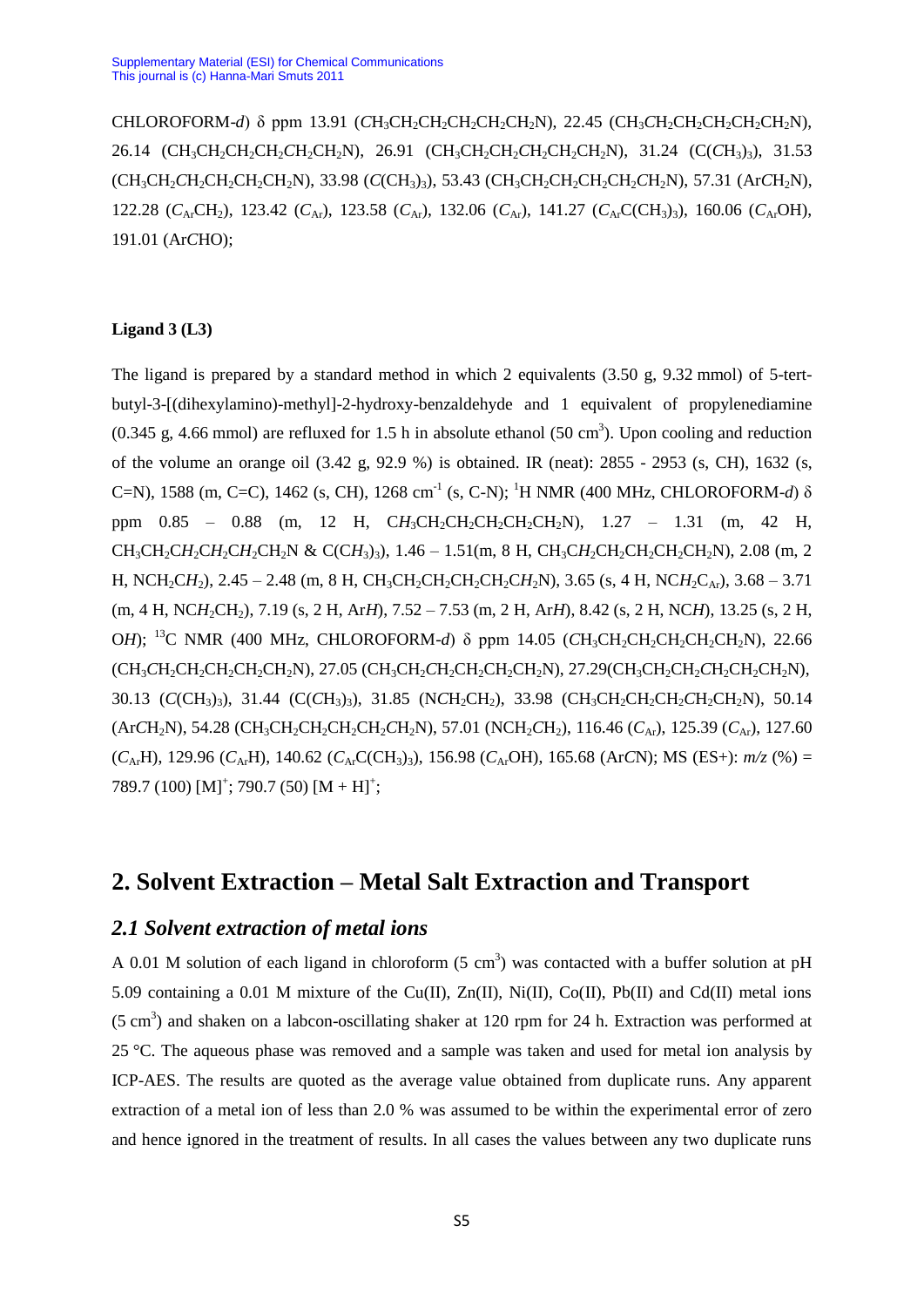did not differ by more than 2 %. Figure S1 shows the colour changes in the different phases before and after metal ion extraction. The results of the extraction are indicated in Figure S2.



**Figure S1:** (i) Before and (ii) after images of solvent extraction using different metal ions for each of the ligands (performed in duplicate).



**Figure S2:** Percentage extraction of Cd(II), Co(II), Cu(II), Ni(II), Pb(II) and Zn(II) by each of the ligands.

### *2.2 Solvent extraction of Cu(II) at different pH values*

A 0.01 M solution of  $L2$  in chloroform (5 cm<sup>3</sup>) was contacted with a 5 cm<sup>3</sup> solution of 0.01 M Cu(NO<sub>3</sub>)<sub>2</sub><sup>3</sup>H<sub>2</sub>O at pH 1.30, 2.07, 2.13, 3.38, 3.80, 4.43, 4.92 and 5.83 respectively and shaken on a labcon-oscillating shaker at 120 rpm for 24 h. Extraction was performed at 25 °C. The aqueous phase was removed and a sample was taken and used for metal analysis by ICP-AES.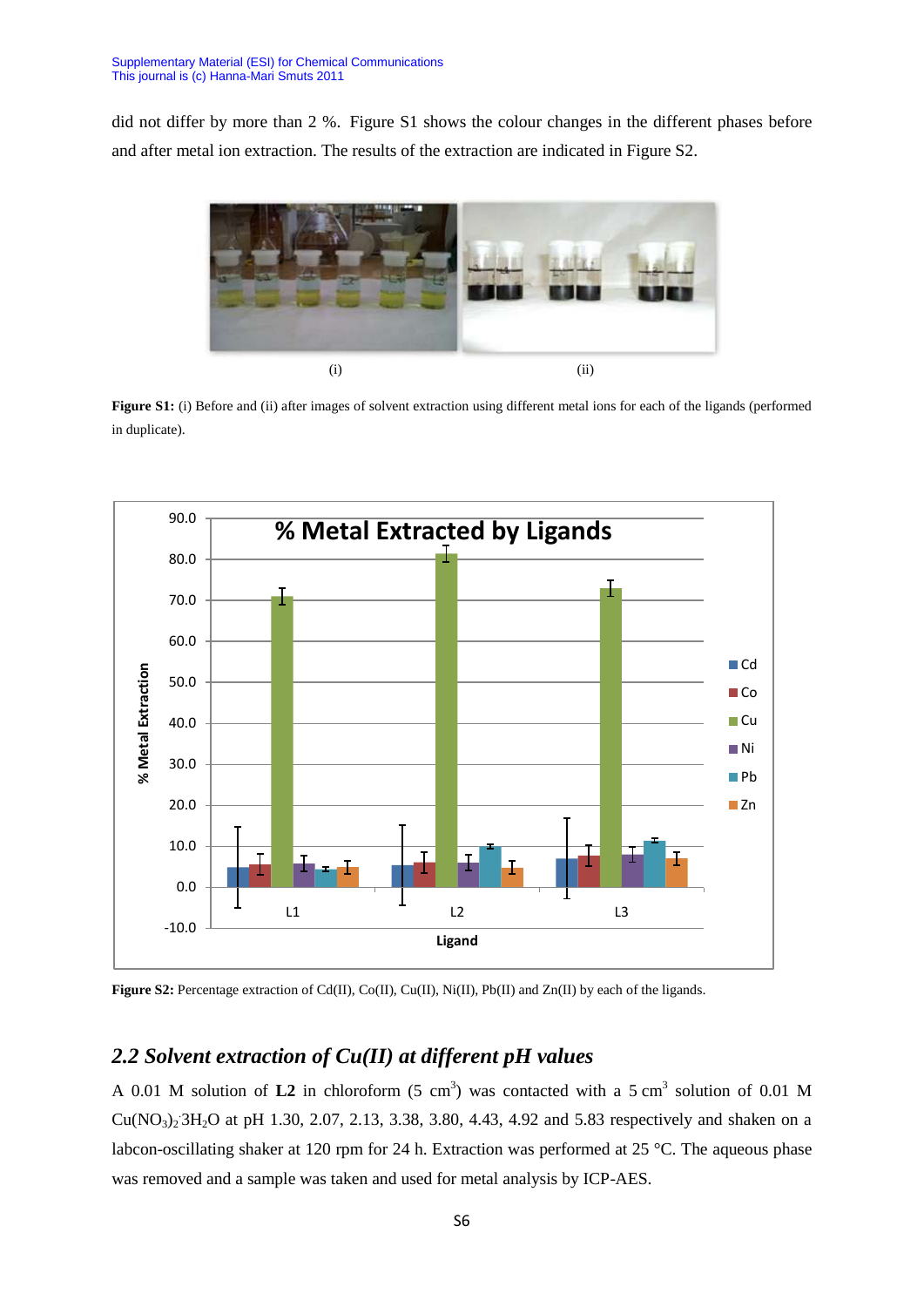

**Figure S3:** (i) Before and (ii) after images of solvent extraction of Cu(II) at different pH values for **L2**.

Figure S3 shows the colour changes in the different phases before and after metal ion extraction. By measuring the copper(II) ion content of the aqueous phase and plotting the percentage loading values against the equilibrium pH of the aqueous phase, it is possible to determine the metal ion loading Scurve, indicated in Figure S4.



**Figure S4:** Copper(II) extraction of **L2** as a function of pH.

# *2.3 Solvent extraction of SO<sup>4</sup> 2- , NO<sup>3</sup> - or Cl-by the copper-only complexes*

A 0.01 M solution of  $L2$  and  $L3$  respectively in chloroform  $(5 \text{ cm}^3)$  was contacted with a solution containing a mixture of 0.01 M CuSO<sub>4</sub>5H<sub>2</sub>O, 0.005 M Cu(NO<sub>3</sub>)<sub>2</sub> 3H<sub>2</sub>O, and 0.005 M CuCl<sub>2</sub> 2H<sub>2</sub>O at pH 2.51 (5 cm<sup>3</sup>) and shaken on a labcon-oscillating shaker at 120 rpm for 24 h. Extraction was performed at 25 °C. The aqueous phase was removed and a sample was taken and used for ion analysis by ion chromatography. The results are quoted as the average value obtained from duplicate runs. Any apparent extraction of an anion of less than 2.0 % was assumed to be within the experimental error of zero and hence ignored in the treatment of results. In all cases the values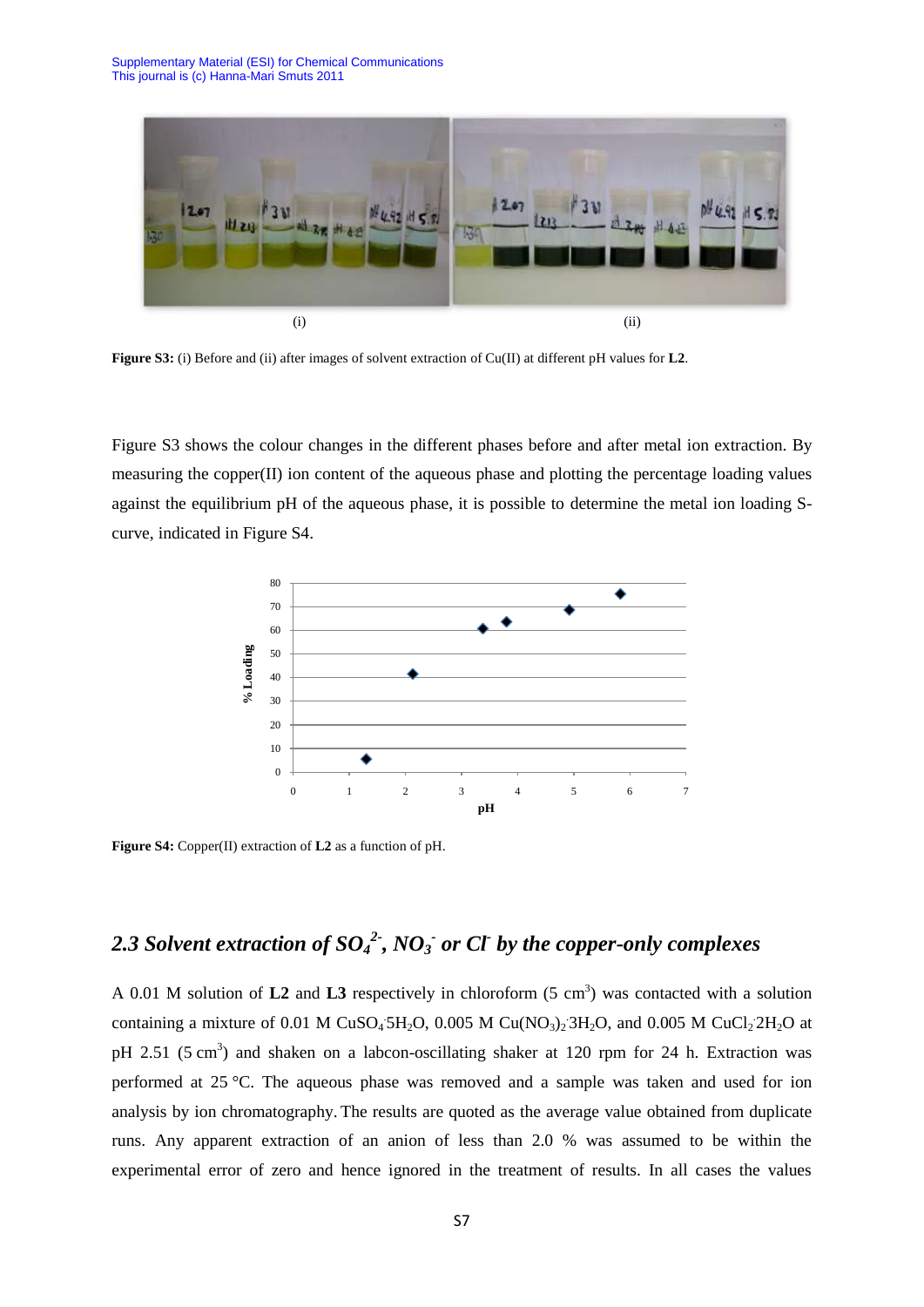between any two duplicate runs did not differ by more than 2 %. Figure S7 shows the phases before solvent extraction. Note that for **L2** extraction has started as soon as the two phases were added together. The results of the experiment are indicated in Table S1.



**Figure S5:** Before image of solvent extraction using different anions for (i) **L2** and (ii) **L3**.

| <b>Ligand</b> | <b>Phase</b> | Cl   | NO <sub>3</sub> |      |
|---------------|--------------|------|-----------------|------|
| L2            | Source       | 74.0 | 100.0           | 52.6 |
| L3            | Source       | 75.7 | 100.0           | `8   |

Table S1: Results of the extraction experiments indicating the percentage of anions extracted from the source phase

### *2.4 Membrane transport of metal ions:*

Each ligand, at a concentration of 0.002M was used separately as a carrier for the transport of metal ions across a CHCl<sub>3</sub> (50 cm<sup>3</sup>) bulk liquid membrane. Details of the cell design have been reported elsewhere<sup>6</sup>. The source phase consisted of 10 cm<sup>3</sup> of a 0.01 M solution of Cu(II), Zn(II), Co(II), Ni(II), Pb(II) and Cd(II) metal ions in a  $CH_3COONa/CH_3COOH$  buffer at pH 5.09. The receiving phase consisted of 30 cm<sup>3</sup> of 0.1 M HNO<sub>3</sub> at pH 1.0. All three phases in the transport cell were stirred at 10 rpm at 25° C. Under these conditions, not only was the stirring process consistent, but also the interface between the organic membrane and the two aqueous phases remained flat and well defined. The cells were covered with slips to prevent any evaporation of solvents over the 24 h period.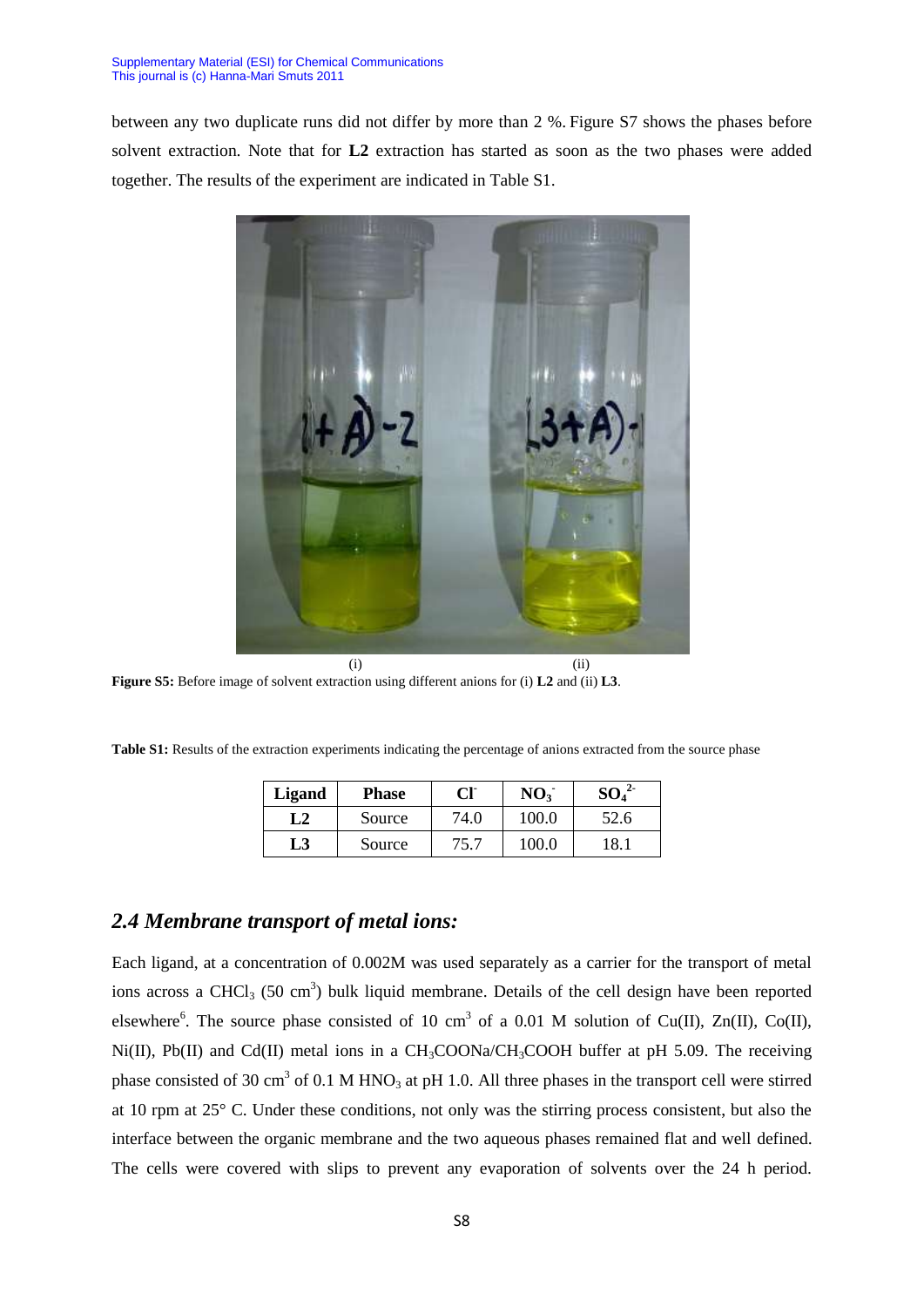Samples of the source and receiving phases were taken and used for metal analysis by ICP-AES. Figure S6 indicates the phases before and after the transport studies. The results are quoted in Table S4 as the average value obtained from duplicate runs. Any apparent extraction of a metal ion of less than 2.0 % was assumed to be within the experimental error of zero and hence ignored in the treatment of results. In all cases the values between any two duplicate runs did not differ by more than 5 %.





(ii)

**Figure S6**:(i) Before and (ii) after images of membrane transport using different metal ions with **L1**, **L2** and **L3** respectively.

**Table S2:** Results of transport experiments indicating the percentage of metal ions present in the source and receiving phases for each ligand

| <b>Ligand</b>  | <b>Phase</b> | Cd(II) | Co(II) | Cu(II) | Ni(II) | Pb(II) | $\mathbf{Zn}(\mathbf{II})$ |
|----------------|--------------|--------|--------|--------|--------|--------|----------------------------|
| L1             | Source       | 100.0  | 100.0  | 90.9   | 100.0  | 100.0  | 100.0                      |
| L1             | Receiving    | 0.0    | 0.0    | 0.0    | 0.0    | 0.0    | 0.0                        |
| L2             | Source       | 100.0  | 100.0  | 58.8   | 100.0  | 100.0  | 100.0                      |
| L2             | Receiving    | 0.0    | 0.0    | 0.0    | 0.0    | 0.0    | 0.0                        |
| L <sub>3</sub> | Source       | 100.0  | 100.0  | 84.6   | 100.0  | 100.0  | 100.0                      |
| L <sub>3</sub> | Receiving    | 0.0    | 0.0    | 0.00   | 0.0    | 0.0    | 0.0                        |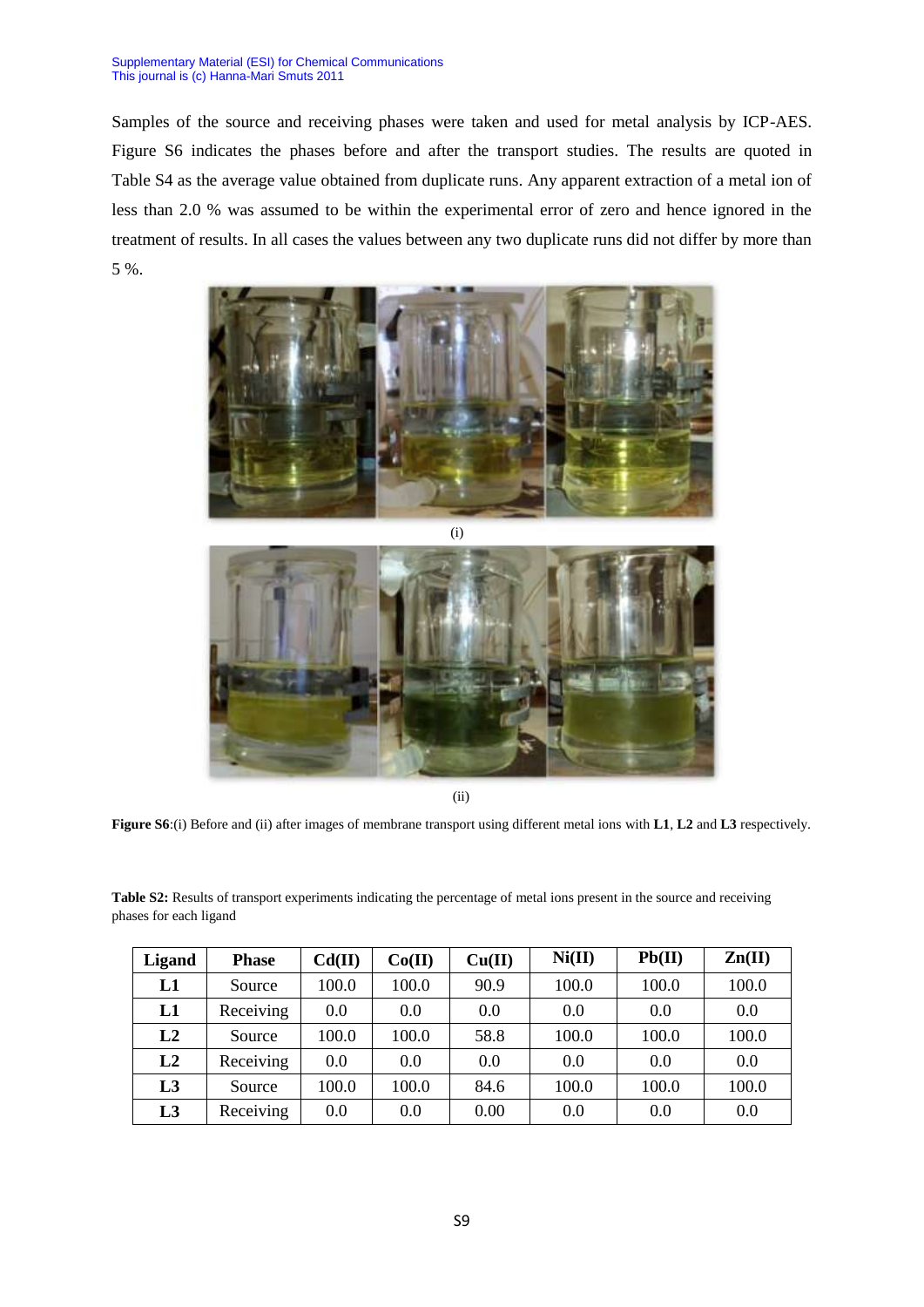### *2.5 Membrane transport of anions*

**L2** and **L3**, each at a concentration of 0.002M were used as carriers for the transport of anions across a CHCl<sub>3</sub> (50 cm<sup>3</sup>) bulk liquid membrane. Details of the cell design have been reported elsewhere<sup>6</sup>. The source phase contained 10 cm<sup>3</sup> of a 0.01 M solution of 0.01M CuSO<sub>4</sub>, HNO<sub>3</sub> and HCl at pH 1.91. The receiving phase contained 30 cm<sup>3</sup> NaH<sub>2</sub>PO<sub>4</sub>/ Na<sub>2</sub>HPO<sub>4</sub> buffer at pH 6.95. All three phases in the transport cell were stirred at 10 rpm at 25° C. Under these conditions, not only was the stirring process consistent, but also the interface between the organic membrane and the two aqueous phases remained flat and well defined. The cells were covered with slips to prevent any evaporation of solvents over the 24 h period. Samples of the source phase and the receiving phase were taken and used for ion chromatography. Figure S7 indicates the phases before and after the transport studies. The results are quoted as the average value obtained from duplicate runs in Table S3. Any apparent extraction of a metal ion of less than 2.0% was assumed to be within the experimental error of zero and hence ignored in the treatment of results. In all cases the values between any two duplicate runs did not differ by more than 5 %.



 $(i)$   $(ii)$ 

**Figure S7:** After images of membrane transport of anions with **L2** (i) and **L3** (ii).

**Table S3:** Results of transport experiments indicating the percentage of anions present in the source and receiving phases for **L2** and **L3**

| Ligand         | <b>Phase</b> | CF   | NO <sub>3</sub> | $SO_4^2$ |
|----------------|--------------|------|-----------------|----------|
| L2             | Source       | 26.0 | 0.0             | 47.4     |
| L2             | Receiving    | 26.9 | 24.0            | $0.0\,$  |
| L <sub>3</sub> | Source       | 24.3 | 0.0             | 81.9     |
| L <sub>3</sub> | Receiving    | 22.8 | 26.6            | 0.0      |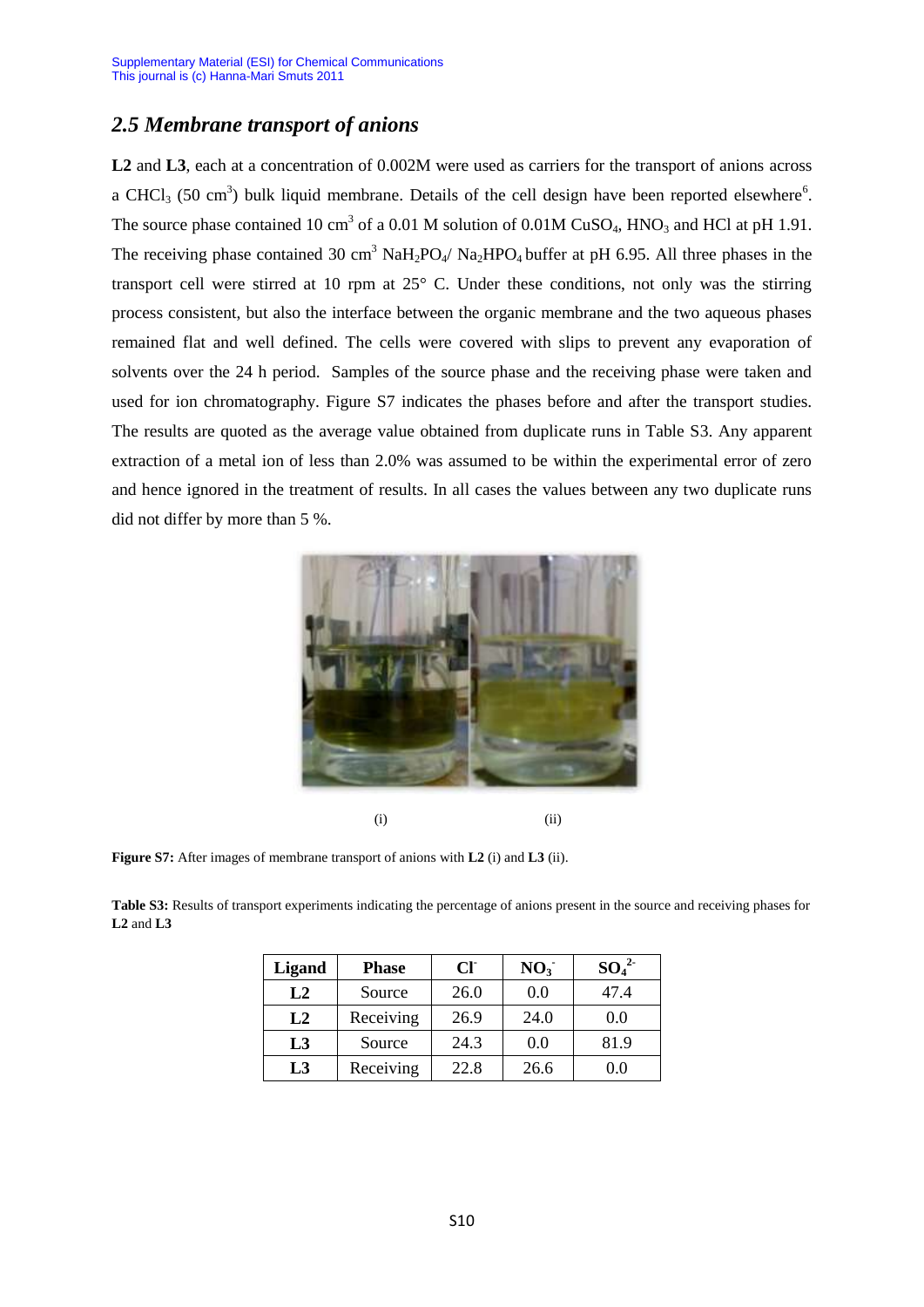## **3. Complexes**

### *3.1 Complexes of metal salts*

### **[ZnL<sup>2</sup> SO4]**

A solution of  $ZnSO_4$ <sup>-7</sup>H<sub>2</sub>O (86.3 mg, 0.300 mmol) in methanol (5 cm<sup>3</sup>) was added to a stirred solution of L2  $(0.177 \text{ g}, 0.300 \text{ mmol})$  in methanol  $(5 \text{ cm}^3)$ . A colour change due to complexation was rapid and after 12 h water  $(5 \text{ cm}^3)$  was added before the solution was left to evaporate. The sample however did not yet form a powder for IR and NMR analysis.

### **[CuL<sup>2</sup> SO4]**

A solution of  $CuSO_4$ :5H<sub>2</sub>O (74.9 mg, 0.300 mmol) in methanol (5 cm<sup>3</sup>) was added to a stirred solution of L2  $(0.177 \text{ g}, 0.300 \text{ mmol})$  in methanol  $(5 \text{ cm}^3)$ . A colour change due to complexation was rapid and after 12 h water  $(5 \text{ cm}^3)$  was added before the solution was left to evaporate. The sample however did not yet form a powder for IR analysis.

### **[NiL<sup>2</sup> SO4]**

A solution of NiSO<sub>4</sub> $7H_2O$  (84.3 mg, 0.300 mmol) in methanol (5 cm<sup>3</sup>) was added to a stirred solution of L2  $(0.177 \text{ g}, 0.300 \text{ mmol})$  in methanol  $(5 \text{ cm}^3)$ . A colour change due to complexation was rapid and after 12 h water  $(5 \text{ cm}^3)$  was added before the solution was left to evaporate. The sample however did not yet form a powder for IR and NMR analysis.

### **[ZnL<sup>3</sup> SO4]**

A solution of  $ZnSO_4$ <sup>-7</sup>H<sub>2</sub>O (86.3 mg, 0.300 mmol) in methanol (5 cm<sup>3</sup>) was added to a stirred solution of L3  $(0.237 \text{ g}, 0.300 \text{ mmol})$  in methanol  $(5 \text{ cm}^3)$ . Ethanol was added dropwise until the ligand went into solution. A colour change due to complexation was rapid and after 12 h water  $(5 \text{ cm}^3)$  was added before the solution was left to evaporate. The sample however did not yet form a powder for IR and NMR analysis.

### **[CuL<sup>3</sup> SO4]**

A solution of  $CuSO_4$ :5H<sub>2</sub>O (74.9 mg, 0.300 mmol) in methanol (5 cm<sup>3</sup>) was added to a stirred solution of L3  $(0.237 \text{ g}, 0.300 \text{ mmol})$  in methanol  $(5 \text{ cm}^3)$ . Ethanol was added dropwise until the ligand went into solution. A colour change due to complexation was rapid and after 12 h water  $(5 \text{ cm}^3)$  was added before the solution was left to evaporate. The sample however did not yet form a powder for IR analysis.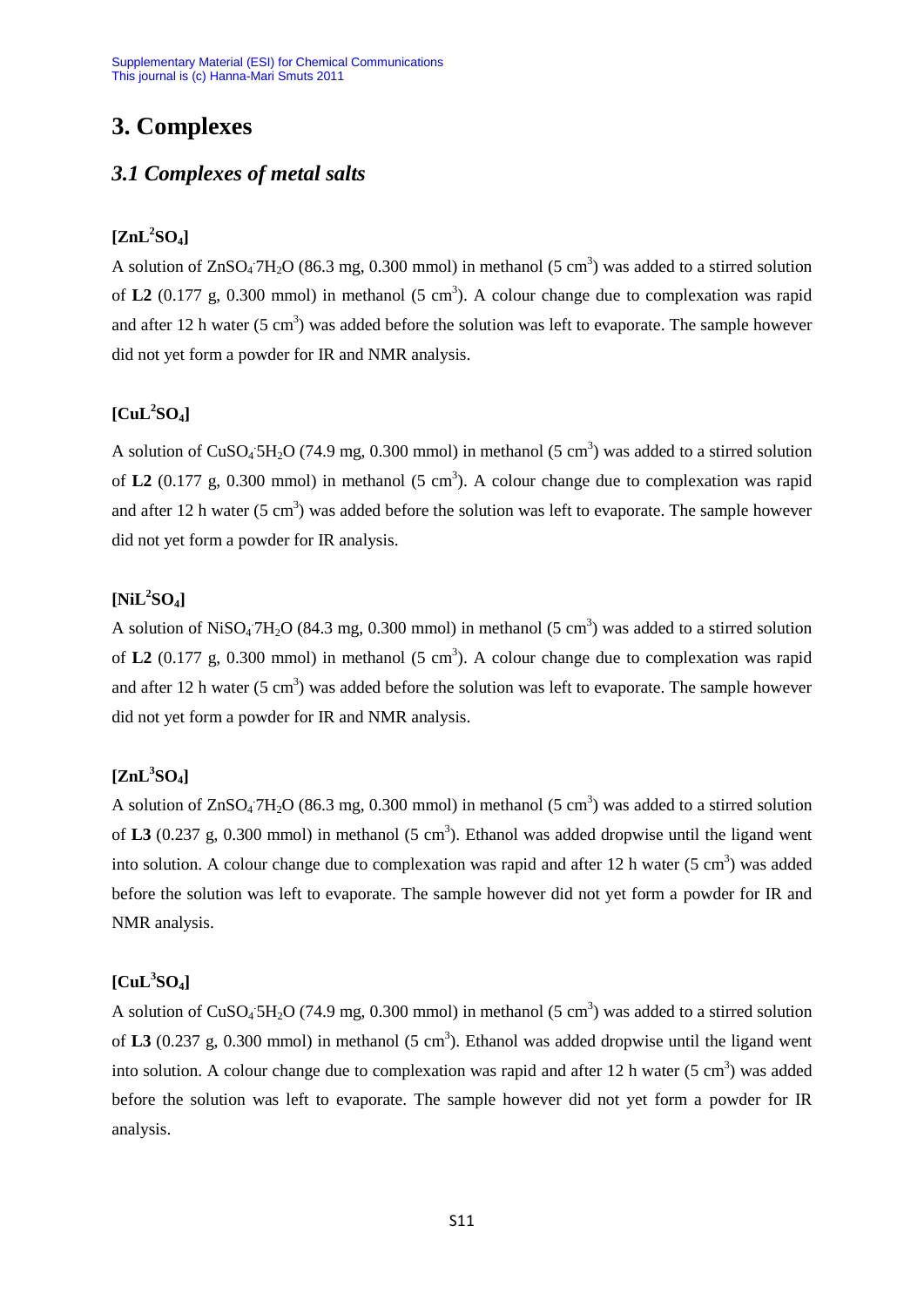### **[NiL<sup>3</sup> SO4]**

A solution of NiSO<sub>4</sub> $7H_2O$  (84.3 mg, 0.300 mmol) in methanol (5 cm<sup>3</sup>) was added to a stirred solution of L3 (0.237 g, 0.300 mmol) in methanol  $(5 \text{ cm}^3)$ . Ethanol was added dropwise until the ligand went into solution. A colour change due to complexation was rapid and after 12 h water  $(5 \text{ cm}^3)$  was added before the solution was left to evaporate. IR (neat):  $2857 - 2952$  (s, CH),  $1680$  (s, C=N),  $1452 \text{ cm}^{-1}$  (s, CH);

Figure S8 shows the colours of the solutions immediately after the metal salt was added to the ligand.



**Figure S8:** Observed colour changes after complex formation for (i)  $[ZnL^3SO_4]$ , (ii)  $[CuL^3SO_4]$ , (iii)  $[NiL^3SO_4]$ , (iv)  $[ZnL<sup>2</sup>SO<sub>4</sub>], (v) [CuL<sup>2</sup>SO<sub>4</sub>]$  and (vi) [NiL<sup>2</sup>SO<sub>4</sub>].

### *3.2 Copper-only complexes*

### $\left[\text{Cu}(\text{L}^1\text{-}2\text{H})\right]$

A solution of L1 (0.118 g, 0.300 mmol) in CHCl<sub>3</sub> (15 cm<sup>3</sup>) and Cu(CH<sub>3</sub>COO)<sub>2</sub>H<sub>2</sub>O (59.9 mg, 0.300 mmol) in methanol (50 cm<sup>3</sup>) was mixed and stirred overnight. The solvent was removed *in vacuo* to yield a dark green oil which was dissolved in CHCl<sub>3</sub> (30 cm<sup>3</sup>) and washed with a pH 9 ammonia solution ( $2 \times 15$  cm<sup>3</sup>). The resulting organic phase was dried with anhydrous MgSO<sub>4</sub>, filtered and then concentrated *in vacuo* to yield the metal complex which was used without further purification. IR (neat): 2952 (m, CH), 1621 (m, C=N), 1472 (s, CH);

### $\left[\text{Cu}(L^2\text{-}2H)\right]$

A solution of **L2** (0.177 g, 0.300 mmol) in CHCl<sub>3</sub> (15 cm<sup>3</sup>) and Cu(CH<sub>3</sub>COO)<sub>2</sub>H<sub>2</sub>O (59.9 mg, 0.300 mmol) in methanol (50 cm<sup>3</sup>) was mixed and stirred overnight. The solvent was removed *in vacuo* to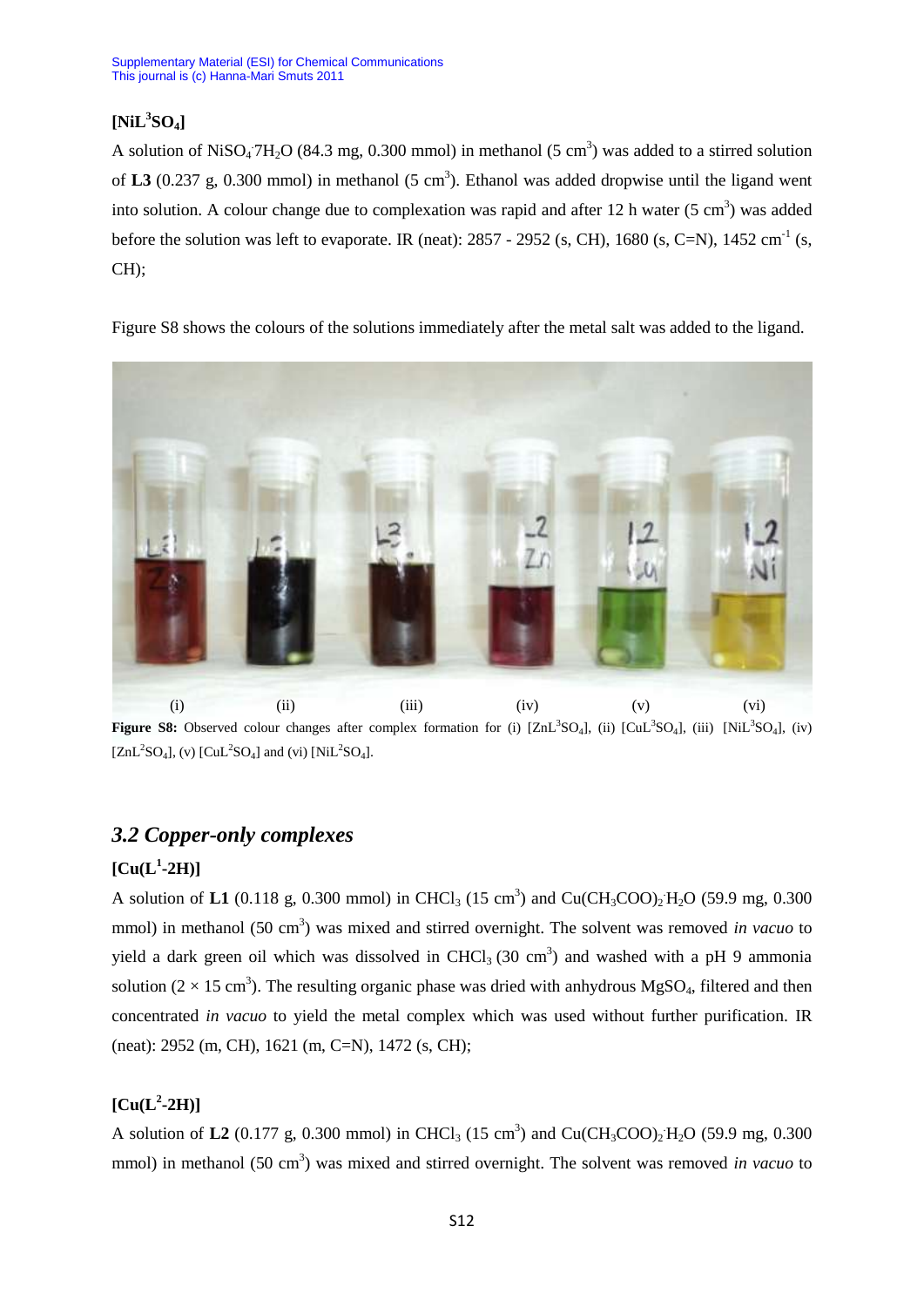yield a dark green oil which was dissolved in CHCl<sub>3</sub> (30 cm<sup>3</sup>) and washed with a pH 9 ammonia solution ( $2 \times 15$  cm<sup>3</sup>). The resulting organic phase was dried with anhydrous MgSO<sub>4</sub>, filtered and then concentrated *in vacuo* to yield the metal complex which was used without further purification. IR (neat): 2939 (m, CH), 1615 (s, C=N), 1261 cm<sup>-1</sup> (s, C-N);

### $\left[\text{Cu}(\text{L}^3\text{-}2\text{H})\right]$

A solution of L3 (0.237 g, 0.300 mmol) in CHCl<sub>3</sub> (15 cm<sup>3</sup>) and Cu(CH<sub>3</sub>COO)<sub>2</sub>H<sub>2</sub>O (59.9 mg, 0.300 mmol) in methanol (50 cm<sup>3</sup>) was mixed and stirred overnight. The solvent was removed *in vacuo* to yield a dark green oil which was dissolved in CHCl<sub>3</sub> (30 cm<sup>3</sup>) and washed with a pH 9 ammonia solution ( $2 \times 15$  cm<sup>3</sup>). The resulting organic phase was dried with anhydrous MgSO<sub>4</sub>, filtered and then concentrated *in vacuo* to yield the metal complex which was used without further purification. IR (neat): 2857 - 2955 (s, CH), 1616 (s, C=N), 1597 (m, C=C), 1456 (s, CH);

Figure S9 shows the colour changes before and after copper acetate has been added to the ligand solution. Complex formation was confirmed by imine shift in the FTIR of the isolated copper(II) complexes, see Table S4.



**Figure S9:** (i) Before and (ii) after images of complexation of the copper-only complexes with **L1**, **L2** and **L3** respectively.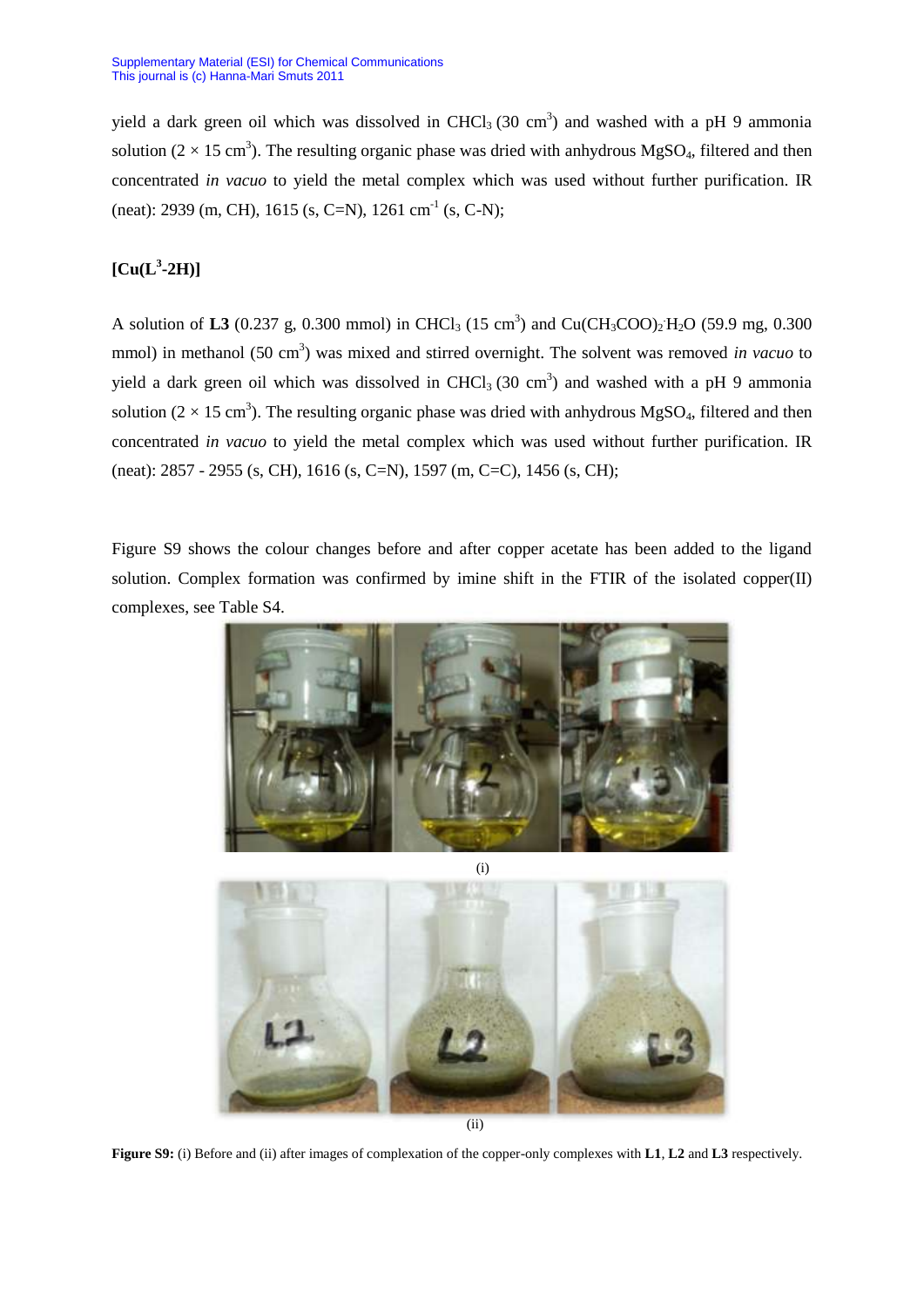|                                                | Metal-free ligand          | <b>Complex</b>             |
|------------------------------------------------|----------------------------|----------------------------|
| $\left[ \text{CuL}^{1}$ -2H $\right]$          | $1631.62$ cm <sup>-1</sup> | $1620.68$ cm <sup>-1</sup> |
| $\text{[CuL}^2\text{-}2\text{H}$               | $1629.32$ cm <sup>-1</sup> | $1615.03$ cm <sup>-1</sup> |
| $\left[ \text{CuL}^3\text{-}2\text{H} \right]$ | $1631.67$ cm <sup>-1</sup> | $1616.29$ cm <sup>-1</sup> |

**Table S4:** Shifts observed in the imine stretch upon complex formation

# **4. Crystal structure**

A crystal structure for the copper only complex,  $[Cu(L<sup>3</sup>-2H)]$  was obtained from a solution of the complex dissolved in methanol, enclosed by diethylether in a sealed container. Crystal data and structure refinement parameters are given in Table S5. Selected bond lengths and angles are given in Table S6.

**Table S5:** Crystal data and structure refinement for  $\text{[Cu(L}^3\text{-}2H)\text{]}$ 

| Empirical formula                                | $C_{25.50}H_{42.12}Cu_{0.50}N_2OS_0$                         |                      |  |
|--------------------------------------------------|--------------------------------------------------------------|----------------------|--|
| Formula weight                                   | 424.50                                                       |                      |  |
| Temperature (K)                                  | 100(2)                                                       |                      |  |
| Wavelength (Å)                                   | 0.71073                                                      |                      |  |
| Crystal system                                   | monoclinic                                                   |                      |  |
| Space group                                      | C2/c                                                         |                      |  |
| Unit cell dimensions $(\AA, \degree)$            | $a = 42.8482(14)$                                            | $\alpha = 90.00$     |  |
|                                                  | $b = 9.1372(3)$                                              | $\beta = 128.170(4)$ |  |
|                                                  | $c = 31.8323(12)$                                            | $y = 90.00$          |  |
| Volume $(\AA^3)$                                 | 9798.0(6)                                                    |                      |  |
| Z                                                | 16                                                           |                      |  |
| Calculated density $(g \text{ cm}^{-3})$         | 1.151                                                        |                      |  |
| Absorption coefficient $(mm^{-1})$               | 0.487                                                        |                      |  |
| $F_{000}$                                        | 3706                                                         |                      |  |
| Crystal size $(mm3)$                             | $0.10 \times 0.10 \times 0.03$                               |                      |  |
| $\theta$ range for data collection ( $\square$ ) | 1.21 to 26.36                                                |                      |  |
| Miller index ranges                              | $-53 \le h \le 53$ , $-11 \le k \le 11$ , $-39 \le l \le 39$ |                      |  |
| Reflections collected                            | 114671                                                       |                      |  |
| Independent reflections                          | 10009 $[R_{\text{int}} = 0.1253]$                            |                      |  |
| Completeness to $\theta_{\text{max}}$ (%)        | 99.9                                                         |                      |  |
| Max. and min. transmission                       | 0.9855 and 0.9529                                            |                      |  |
| Refinement method                                | Full-matrix least-squares on $F^2$                           |                      |  |
| Data / restraints / parameters                   | 10009/0/543                                                  |                      |  |
| Goodness-of-fit on $F^2$                         | 1.016                                                        |                      |  |
| Final R indices $[I>2\sigma(I)]$                 | $R1 = 0.0480$ , $wR2 = 0.1235$                               |                      |  |
| R indices (all data)                             | $R1 = 0.0909$ , $wR2 = 0.1453$                               |                      |  |
| Largest diff. peak and hole (e $A^{-3}$ )        | 0.358 and -0.469                                             |                      |  |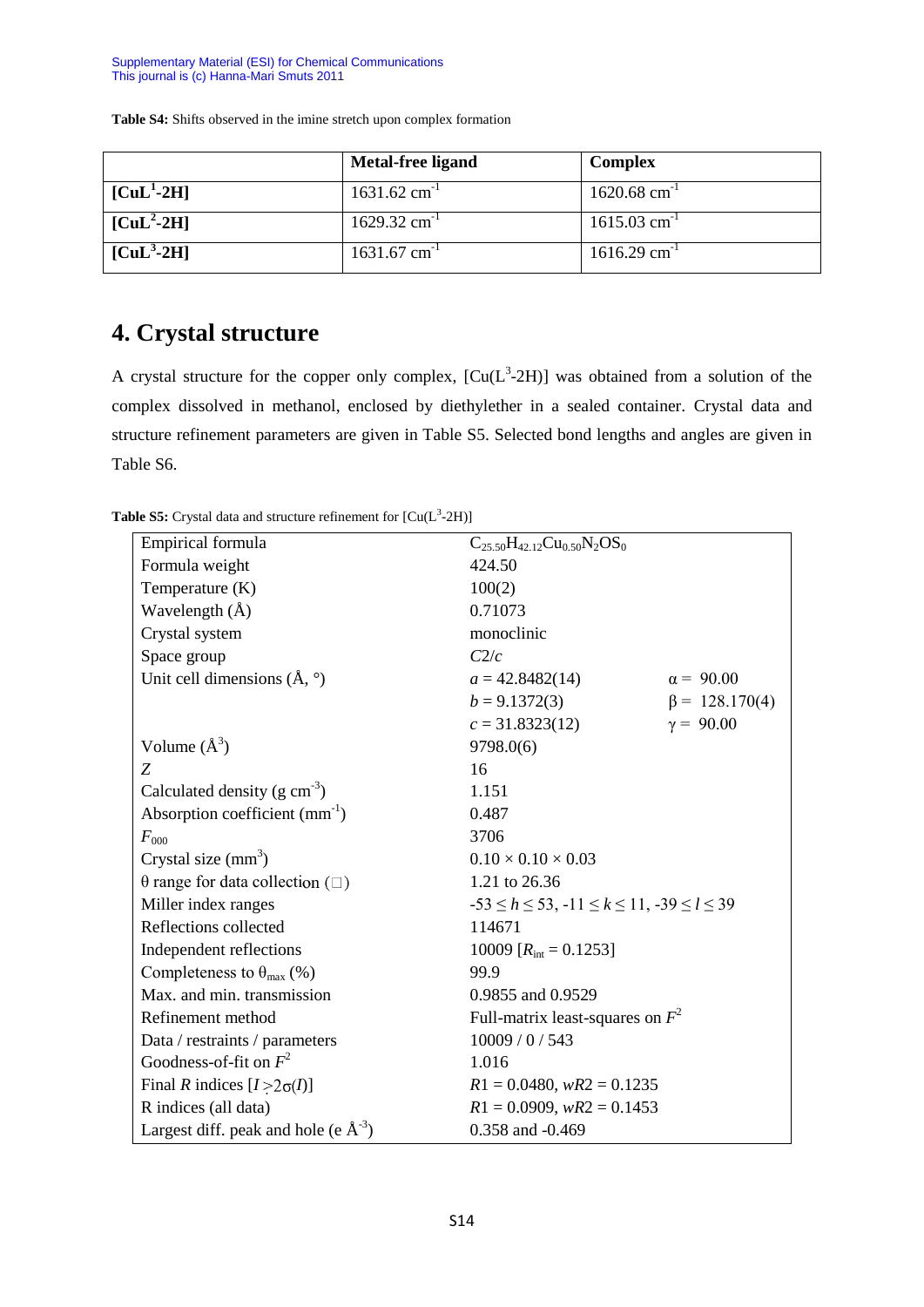**Table S6:** Selected bond lengths and angles for  $\left[ Cu(L^3-2H) \right]$ 

| Bond lengths $(\AA)$  |       |  |  |  |
|-----------------------|-------|--|--|--|
| $N(9)$ -Cu(1)         | 1.960 |  |  |  |
| $N(5)-Cu(1)$          | 1.958 |  |  |  |
| $O(1)$ -Cu(1)         | 1.902 |  |  |  |
| $O(1)$ -Cu(1)         | 1.905 |  |  |  |
| Bond angles $(°)$     |       |  |  |  |
| $O(1)$ -Cu(1)-O(2)    | 85.11 |  |  |  |
| $O(1)$ -Cu(1)-N(9)    | 93.30 |  |  |  |
| $N(9)$ -Cu(1)- $N(5)$ | 96.49 |  |  |  |
| $N(5)$ -Cu(1)-O(2)    | 93.19 |  |  |  |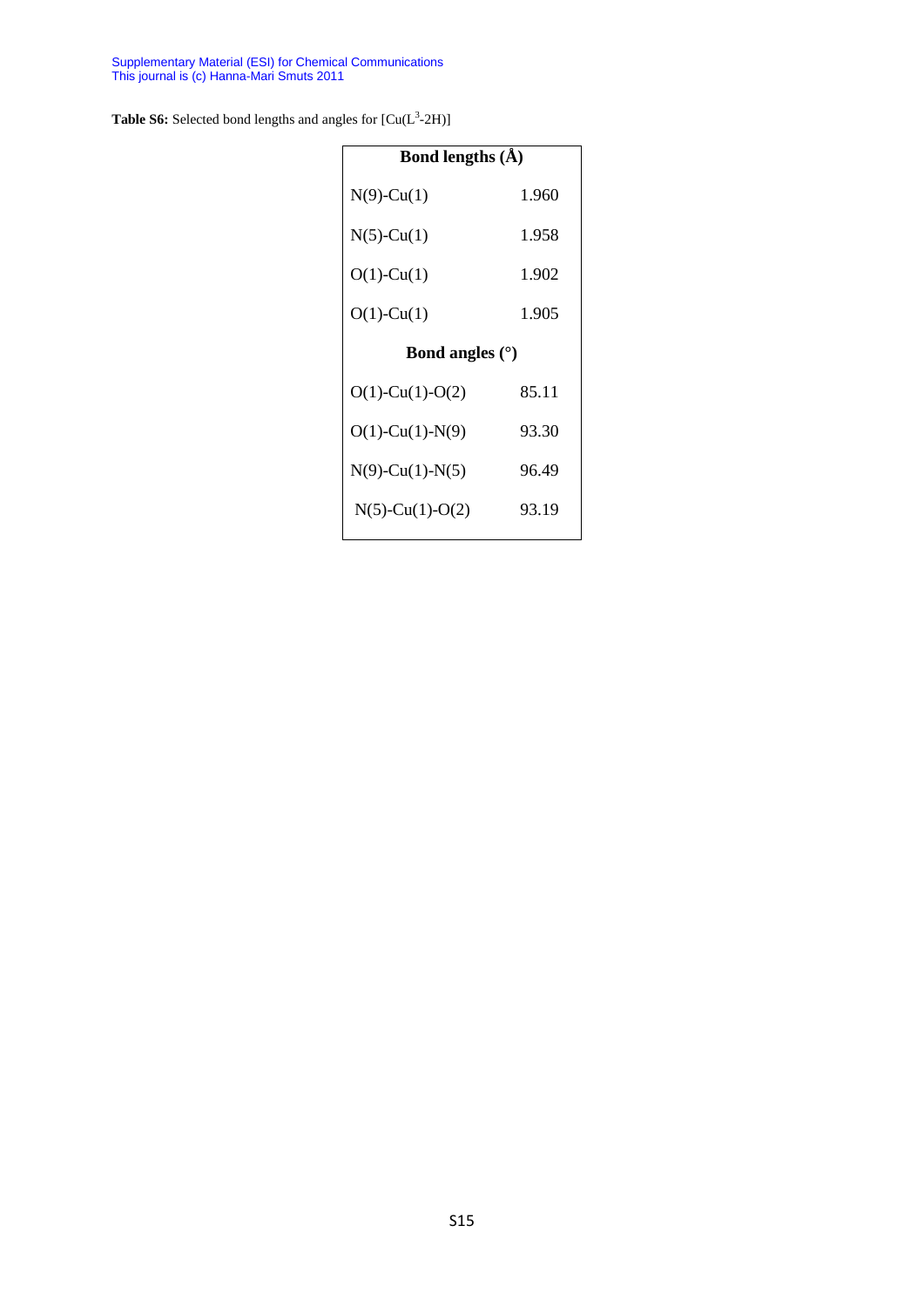# **5. NMR spectra for all compounds**



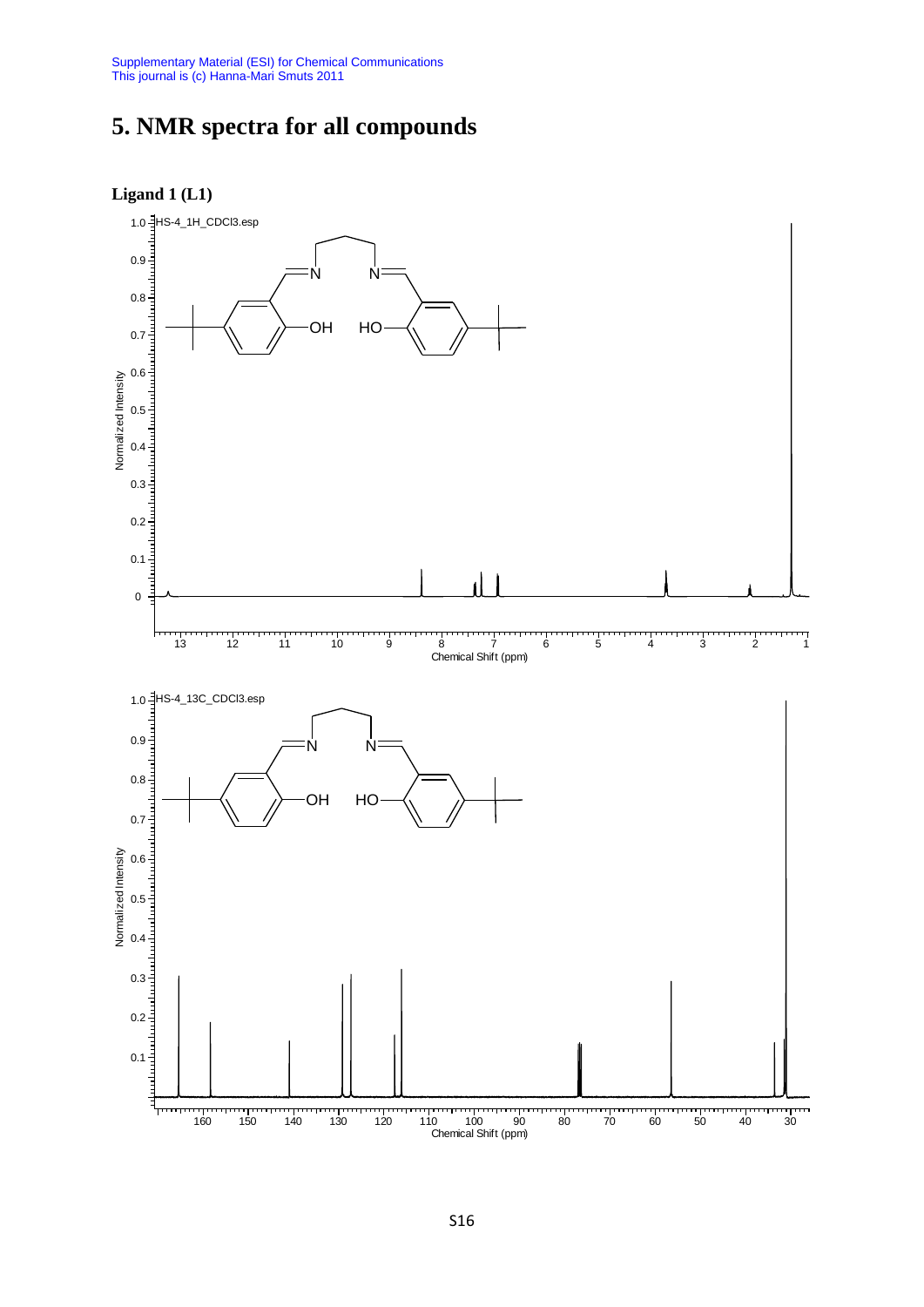### **1-(ethoxymethyl)piperidine**

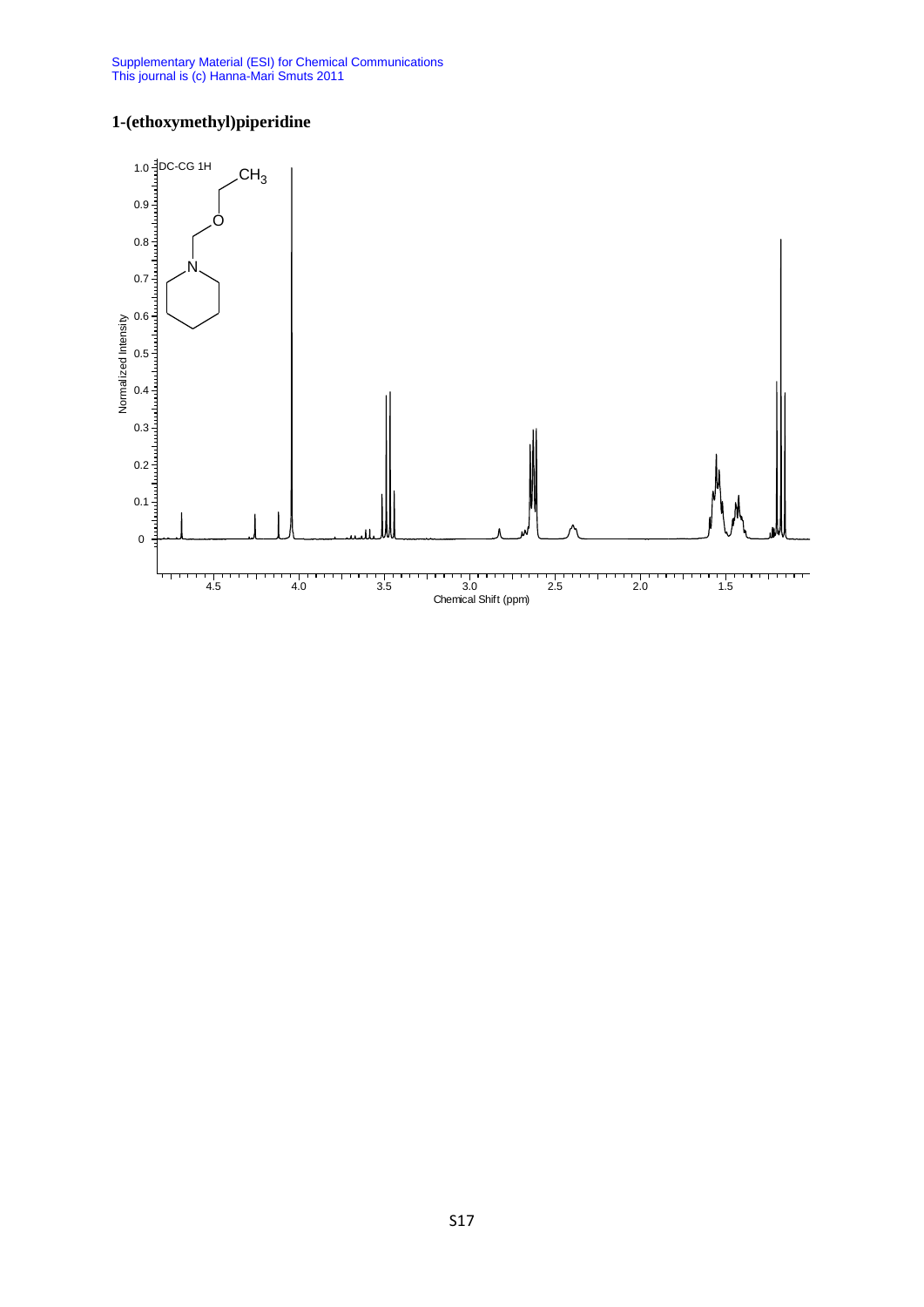Ξ



### **5-tert-butyl-2-hydroxy-3-(piperidin-1-ylmethyl)benzaldehyde**

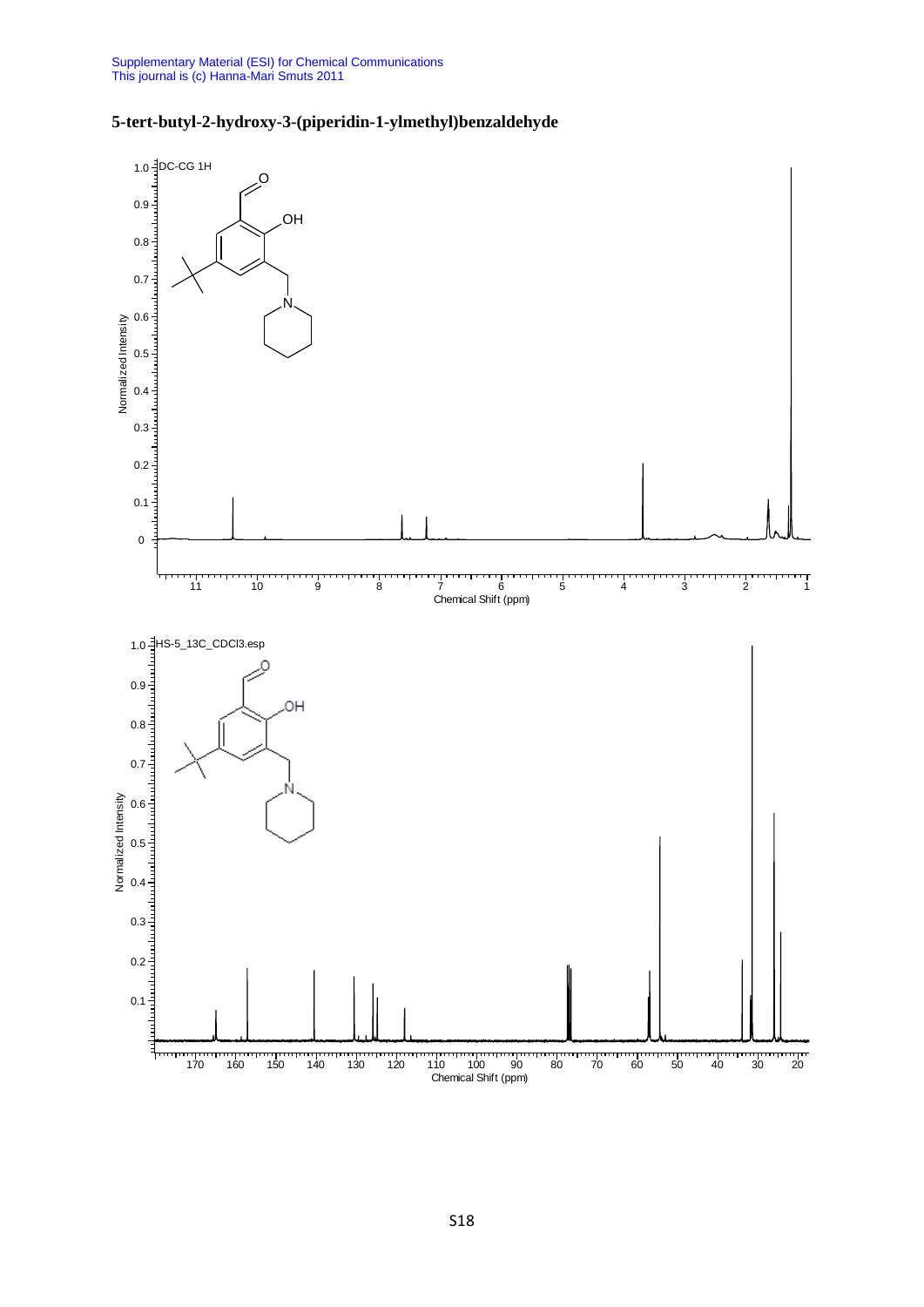### **Ligand 2 (L2)**

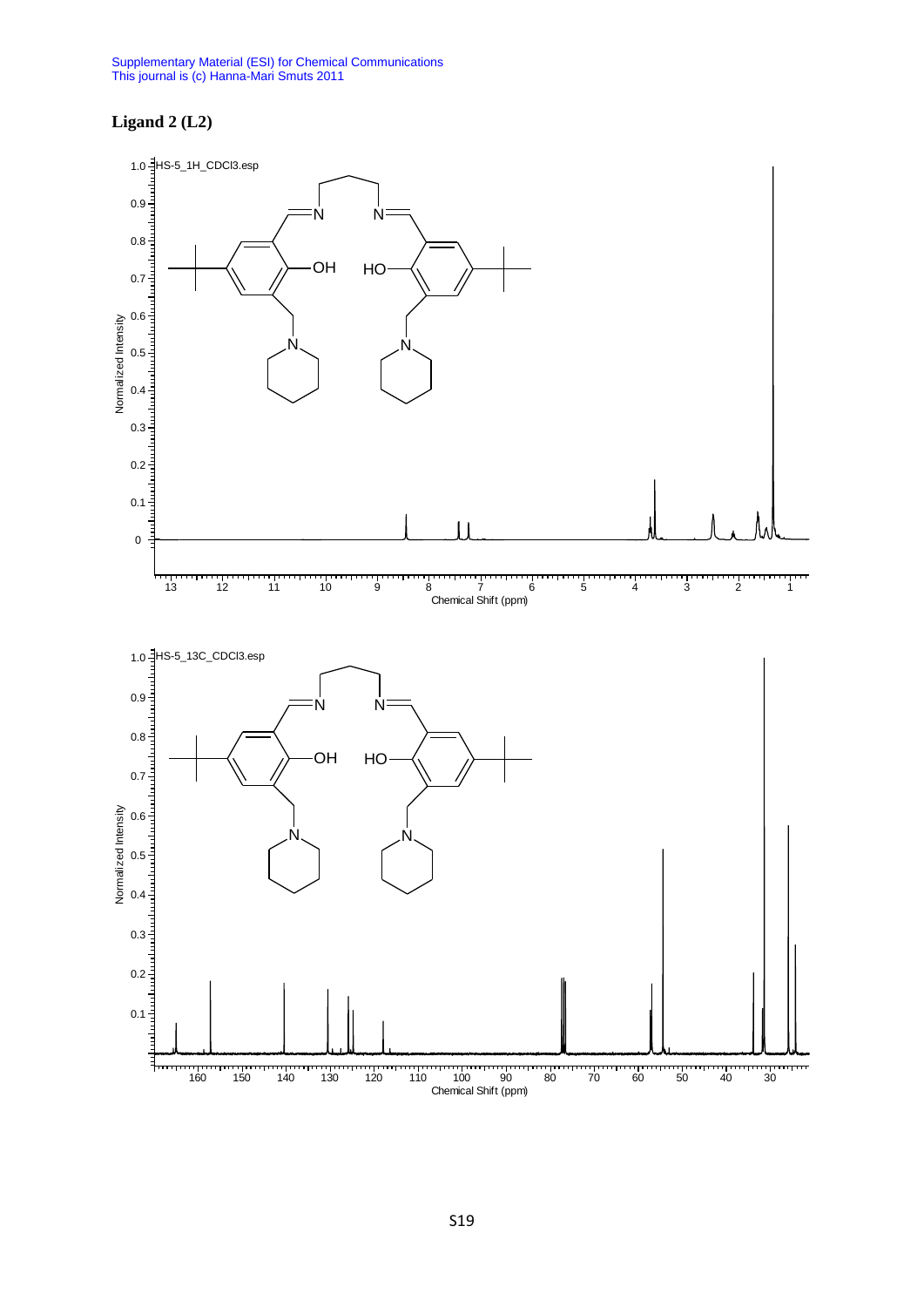

### **N-(ethoxymethyl)-N-hexylhexan-1-amine**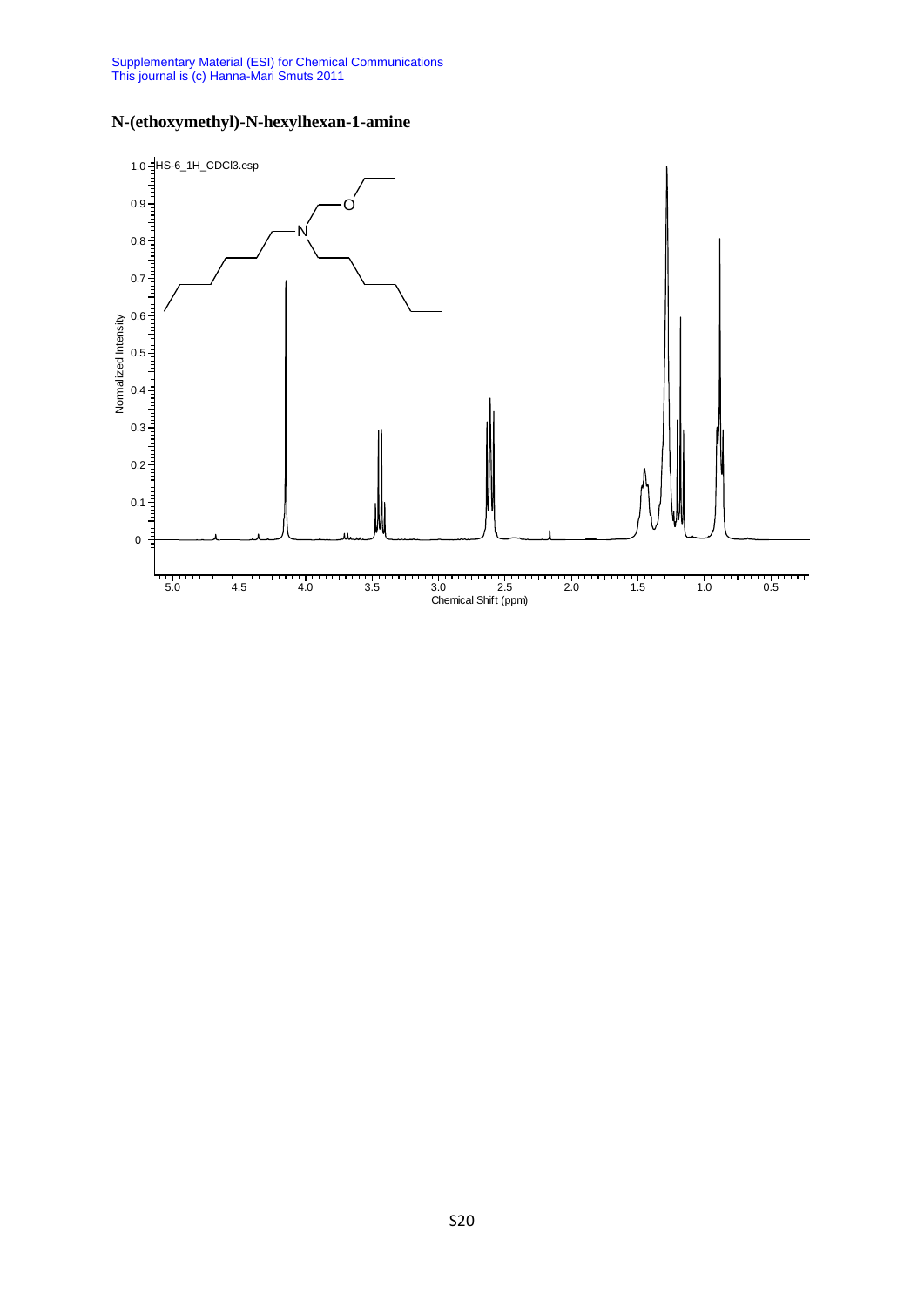

### **5-tert-butyl-3-[(dihexylamino)methyl]-2-hydroxybenzaldehyde**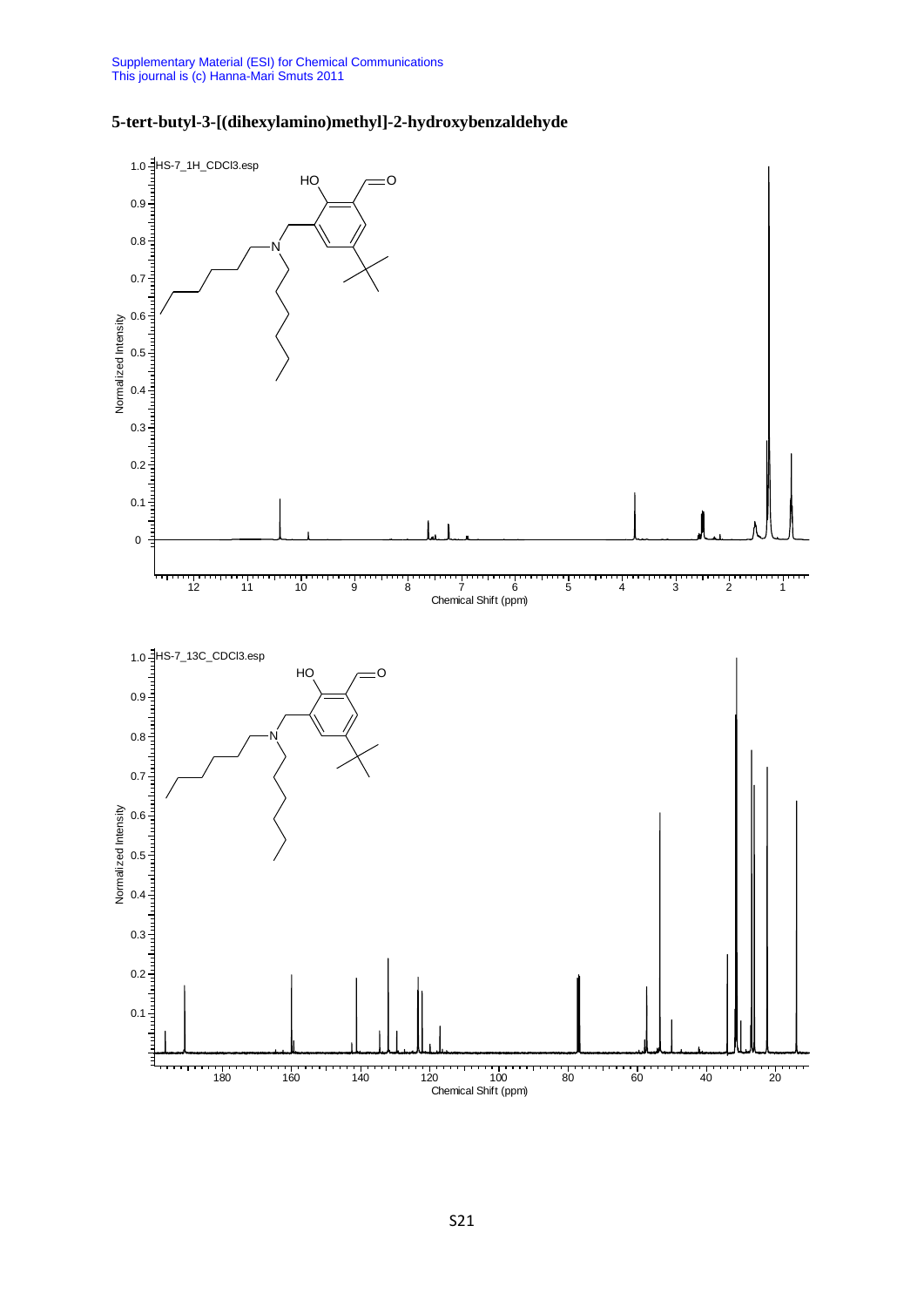### **Ligand 3 (L3)**

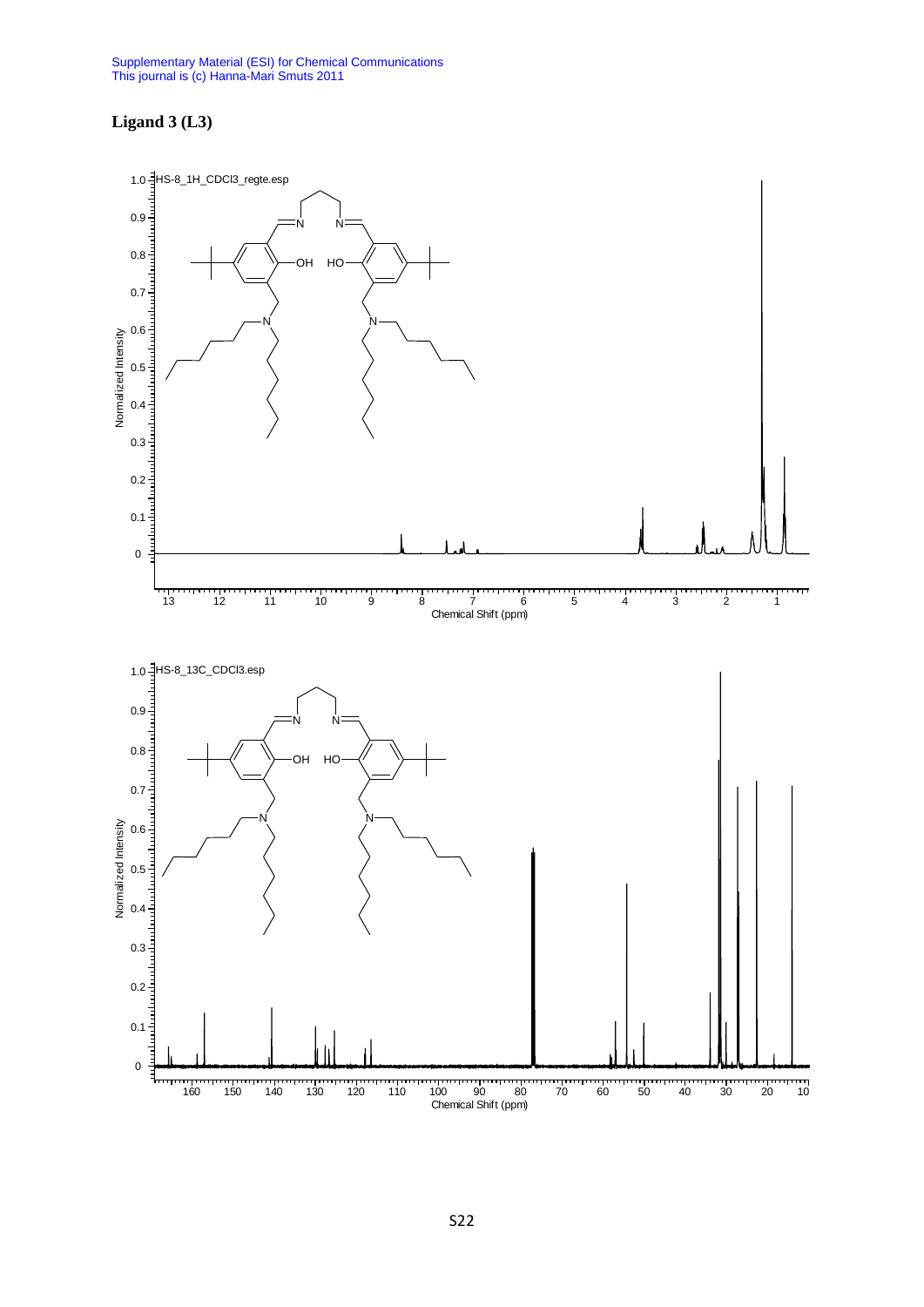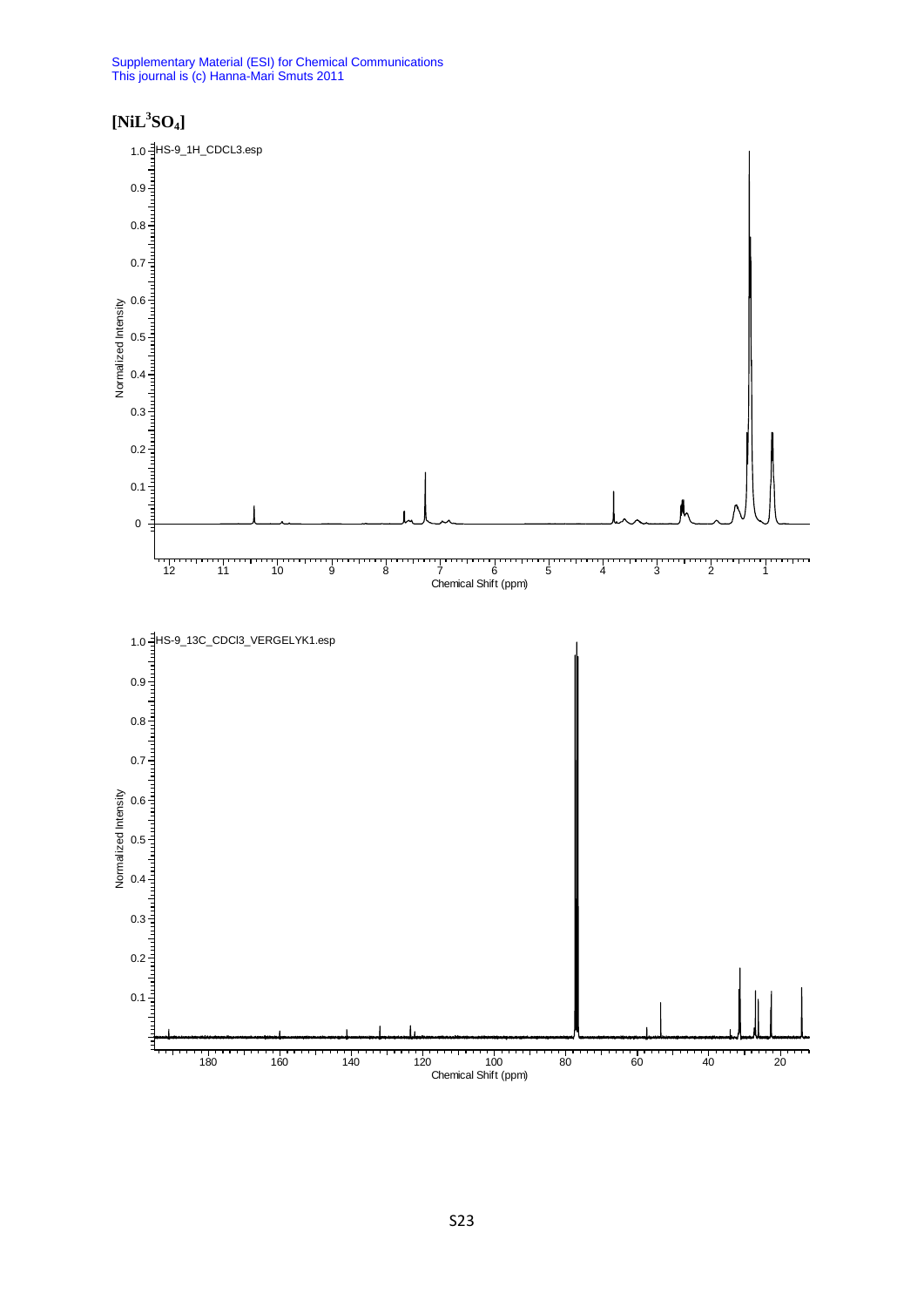# **FT-IR spectra**

**Ligand 1 (L1)**

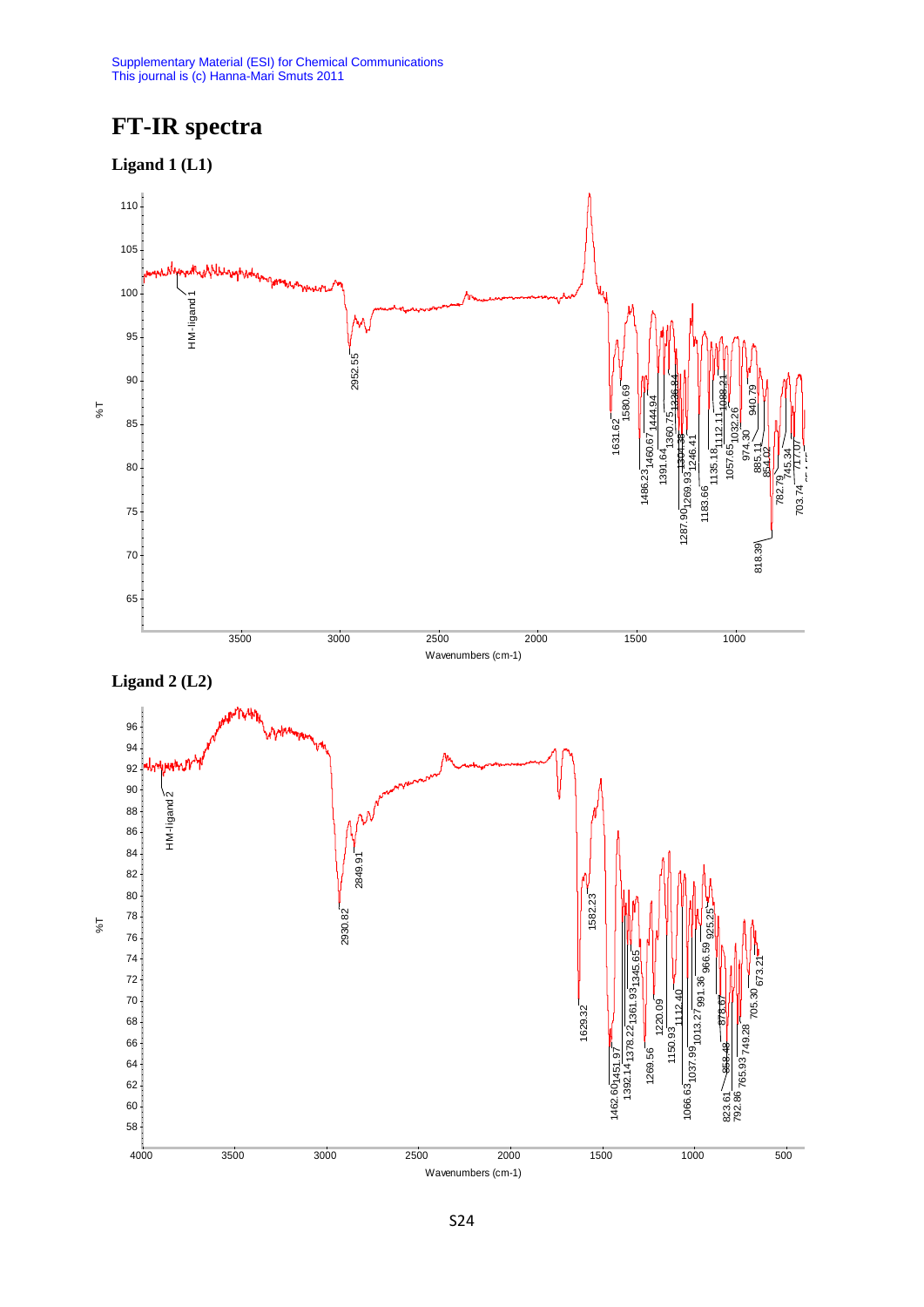

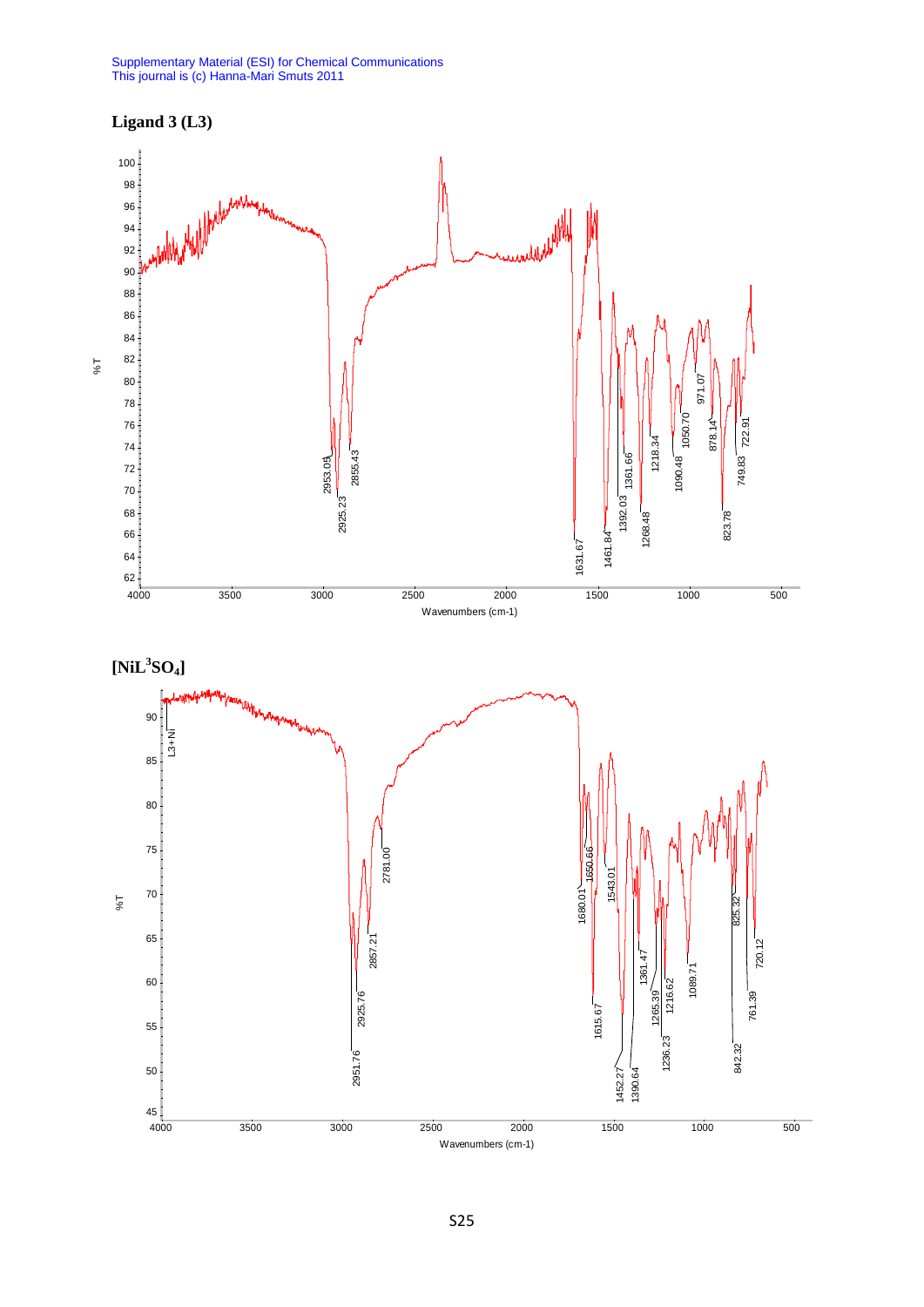Supplementary Material (ESI) for Chemical Communications This journal is (c) Hanna-Mari Smuts 2011





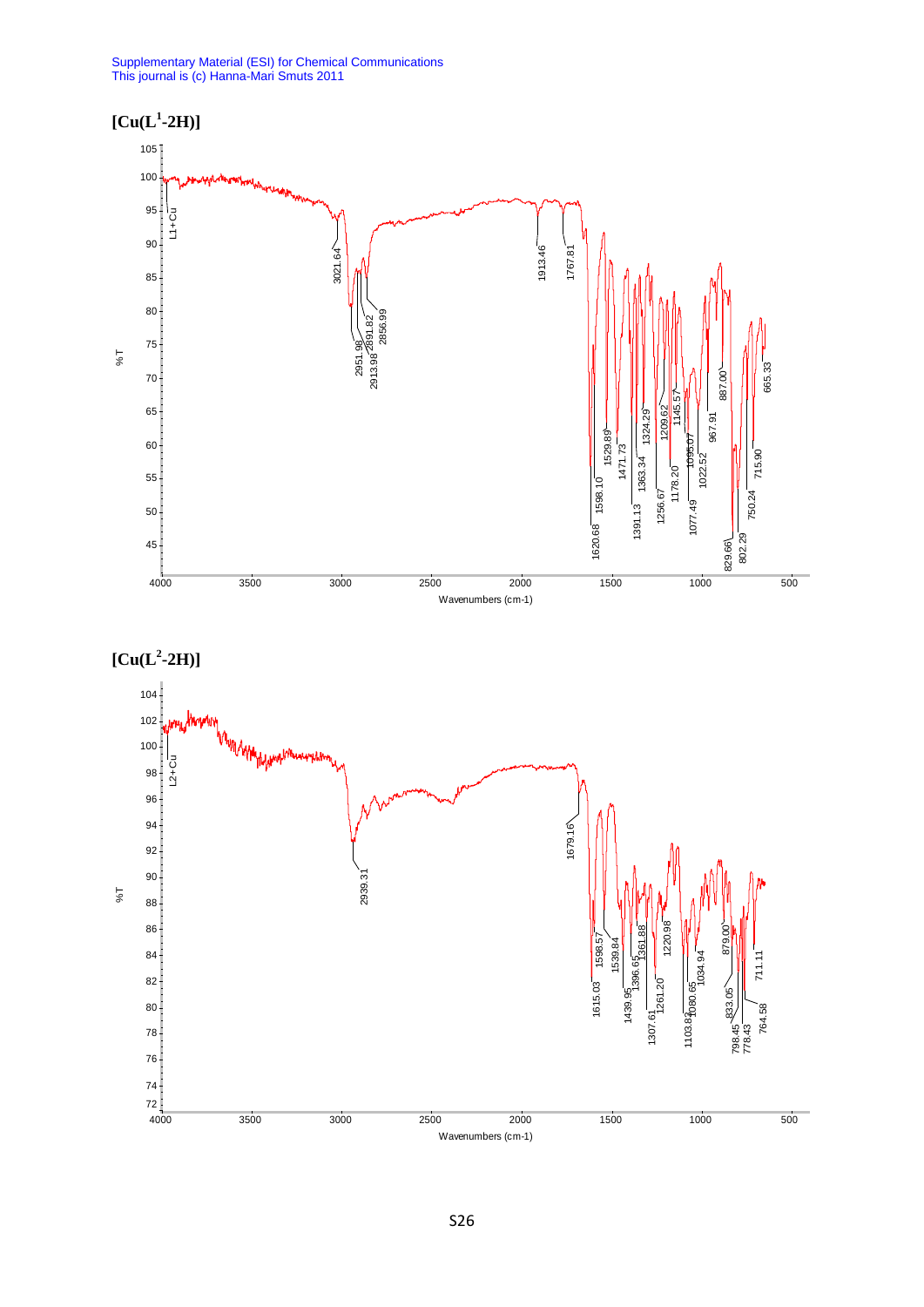

# **MS**



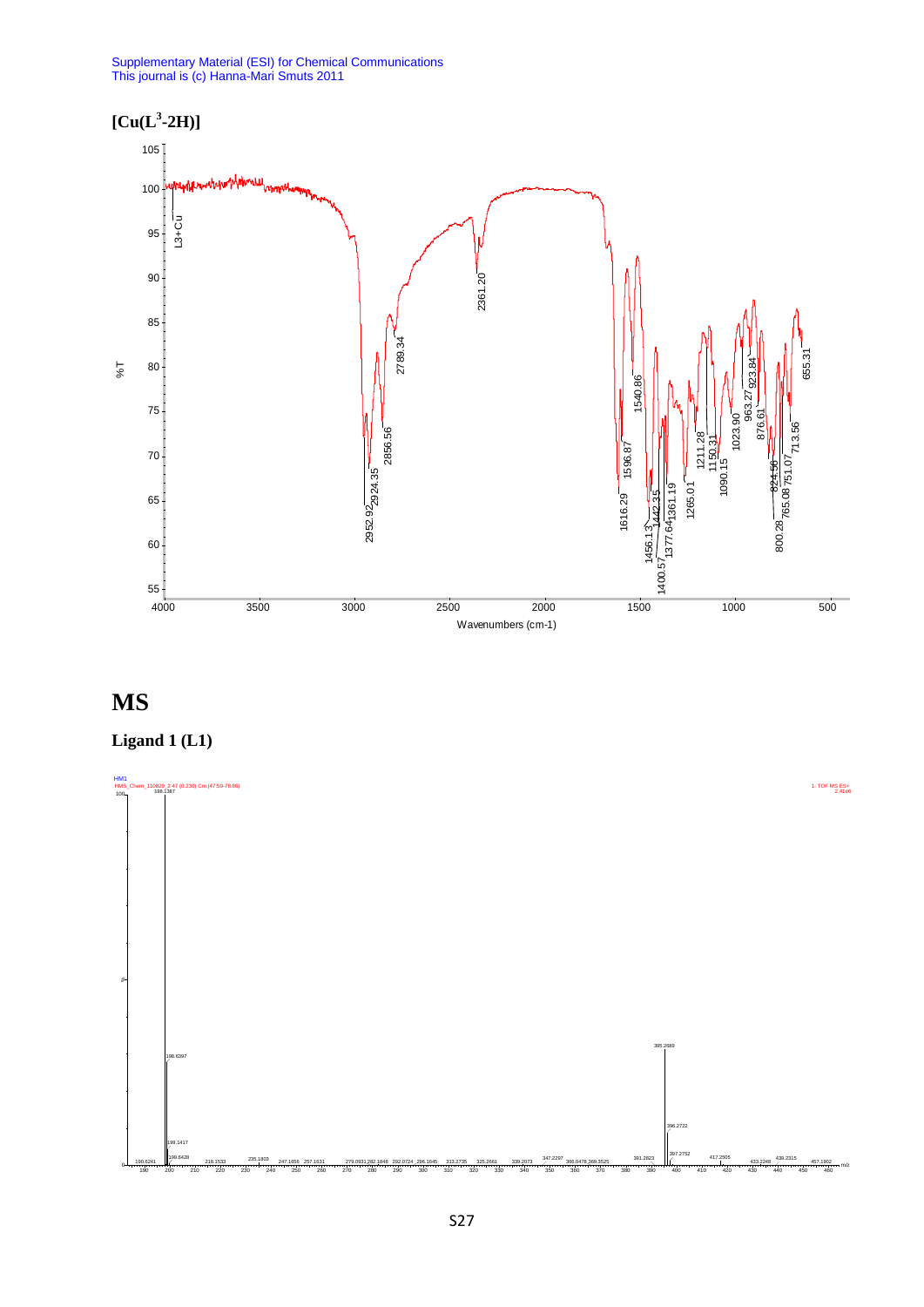### **Ligand 2 (L2)**



### **Ligand 3 (L3)**